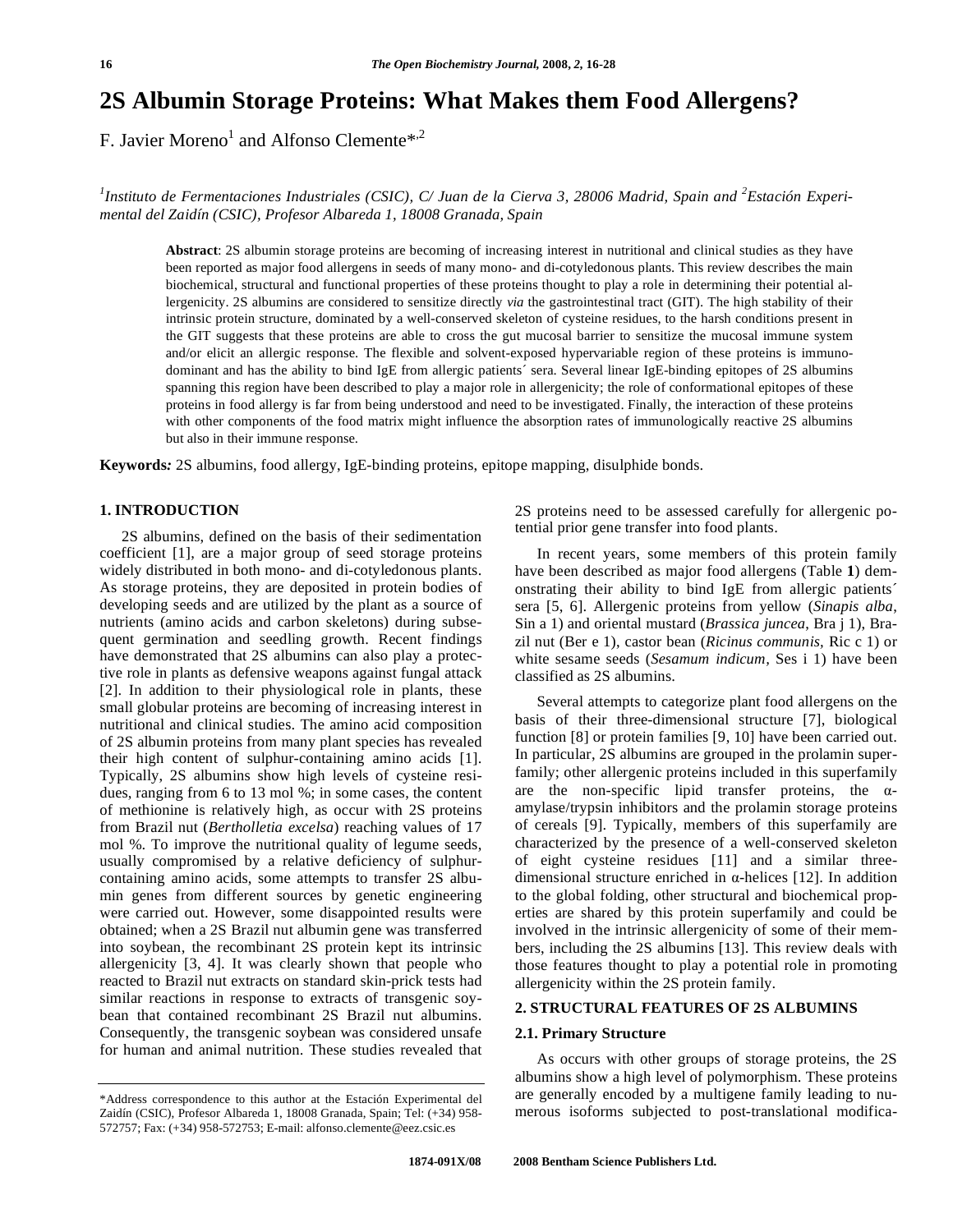## **Table 1. Summary of Structural Properties of 2S Allergens**

| Allergen<br>name    | <b>Species</b><br>(common<br>name)                   | Allergen<br>designation | Epitope map-<br>ping                                                                                                 | Cross-<br>reactivity                                                    | Sequence<br>accession<br>number<br>(ExPASy) | Mr of<br><b>Subunits</b><br>mature<br>protein<br>number<br>(kDa) |                                                                       | <b>3D Structure</b><br>Accession<br><b>Number</b><br>(RCSB/PDB) | Ref.                           |
|---------------------|------------------------------------------------------|-------------------------|----------------------------------------------------------------------------------------------------------------------|-------------------------------------------------------------------------|---------------------------------------------|------------------------------------------------------------------|-----------------------------------------------------------------------|-----------------------------------------------------------------|--------------------------------|
| Ana o 3             | Anacardium<br>occidentale<br>(Cashew nut)            | Major                   | 8 (linear)                                                                                                           | Not known                                                               | Q8H2B8                                      | 12.6                                                             | $\boldsymbol{2}$                                                      | Not deter-<br>mined                                             | [58,<br>1031                   |
| Ara h 2             | Arachis hy-<br>pogaea<br>(Peanut)                    | Major                   | 10 (linear)                                                                                                          | Other 2S<br>albumins<br>from peanut                                     | Q6PSU2                                      | 17.3                                                             | Not de-<br>termined                                                   | Not deter-<br>mined                                             | [35, 36,<br>54, 104-<br>107]   |
| Ara h 6             | Arachis hy-<br>pogaea<br>(Peanut)                    | Minor                   | Not known                                                                                                            | Other 2S<br>albumins<br>from peanut                                     | Q647G9                                      | 14.5                                                             | Not de-<br>termined                                                   | 1W2Q                                                            | [40, 99]                       |
| Ara h 7             | Arachis hy-<br>pogaea<br>(Peanut)                    | Minor                   | Not known                                                                                                            | Other 2S<br>albumins<br>from peanut                                     | Q9SQH1<br>(Precursor)                       | 15.8                                                             | Not de-<br>termined                                                   | Not deter-<br>mined                                             | $[99]$                         |
| Ber e 1             | <b>Bertholletia</b><br>excelsa<br>(Brazil nut)       | Major                   | 3 (T-cell epi-<br>topes)<br>Helix III-<br>hypervariable<br>region-helix IV<br>conformation is<br>immunodomi-<br>nant | 2S albumins<br>from walnut,<br>cottonseed,<br>sunflower,<br>castor bean | P04403                                      | 12.2                                                             | $\overline{2}$                                                        | Not deter-<br>mined                                             | [18, 19,<br>34, 45,<br>56, 57] |
| Bra j 1             | <b>Brassica</b><br>juncea<br>(Oriental mus-<br>tard) | Major                   | 1 (linear)                                                                                                           | 2S albumins<br>from genus<br><b>Brassica</b>                            | P80207                                      | 14.6                                                             | $\sqrt{2}$                                                            | Not deter-<br>[51, 98,<br>mined                                 |                                |
| BnIa/BnIb           | <b>Brassica</b><br>napus<br>(Rapeseed)               | Minor                   | Not known                                                                                                            | 2S albumins<br>from genus<br><b>Brassica</b>                            | P24565                                      | 12.5                                                             | 1PNB (global<br>fold)<br>$\overline{2}$<br>1SM7 (pre-<br>cursor form) |                                                                 | [21, 39,<br>43, 109]           |
| Bra n 1<br>(BnIII)  | <b>Brassica</b><br>napus<br>(Rapeseed)               | Major                   | Not known                                                                                                            | 2S albumins<br>from genus<br><b>Brassica</b>                            | P80208                                      | 13.9                                                             | $\overline{\mathbf{c}}$                                               | Not deter-<br>mined                                             |                                |
| Bra n 2S<br>albumin | Brassica nigra<br>(Black mus-<br>tard)               | Major                   | Not known                                                                                                            | Not known                                                               | Q42491<br>(Precursor)                       | Not de-<br>termined                                              | Not de-<br>termined                                                   | Not deter-<br>mined                                             |                                |
| Bra r 1             | Brassica rapa<br>(Turnip)                            | Major                   | Not known                                                                                                            | Not known                                                               | Q42473<br>(Precursor)                       | 9.5-14.5                                                         | $\overline{c}$                                                        | Not deter-<br>mined                                             | [93,<br>111]                   |
| Car i 1             | Carya illi-<br>noinensis<br>(Pecan)                  |                         | Not known                                                                                                            | Not known                                                               | Q84XA9<br>(Precursor)                       | 15.4                                                             | $\boldsymbol{2}$                                                      | Not deter-<br>mined                                             | [46,<br>112]                   |
| Cic a 2S<br>Albumin | Cicer arieti-<br>num<br>(Chickpea)                   | Major                   | Not known                                                                                                            | Not known                                                               | Not de-<br>termined                         | 20.0                                                             | $\boldsymbol{2}$                                                      | Not deter-<br>mined                                             | [113,<br>114]                  |
| Fag e<br>$10kD$     | Fagopyrum<br>esculentum<br>(Buckwheat)               | Major                   | Not known                                                                                                            | Not known                                                               | Q8W3Y9<br>(Precursor)                       | $10.0\,$                                                         | Not de-<br>termined                                                   | Not deter-<br>mined                                             | [115,<br>116]                  |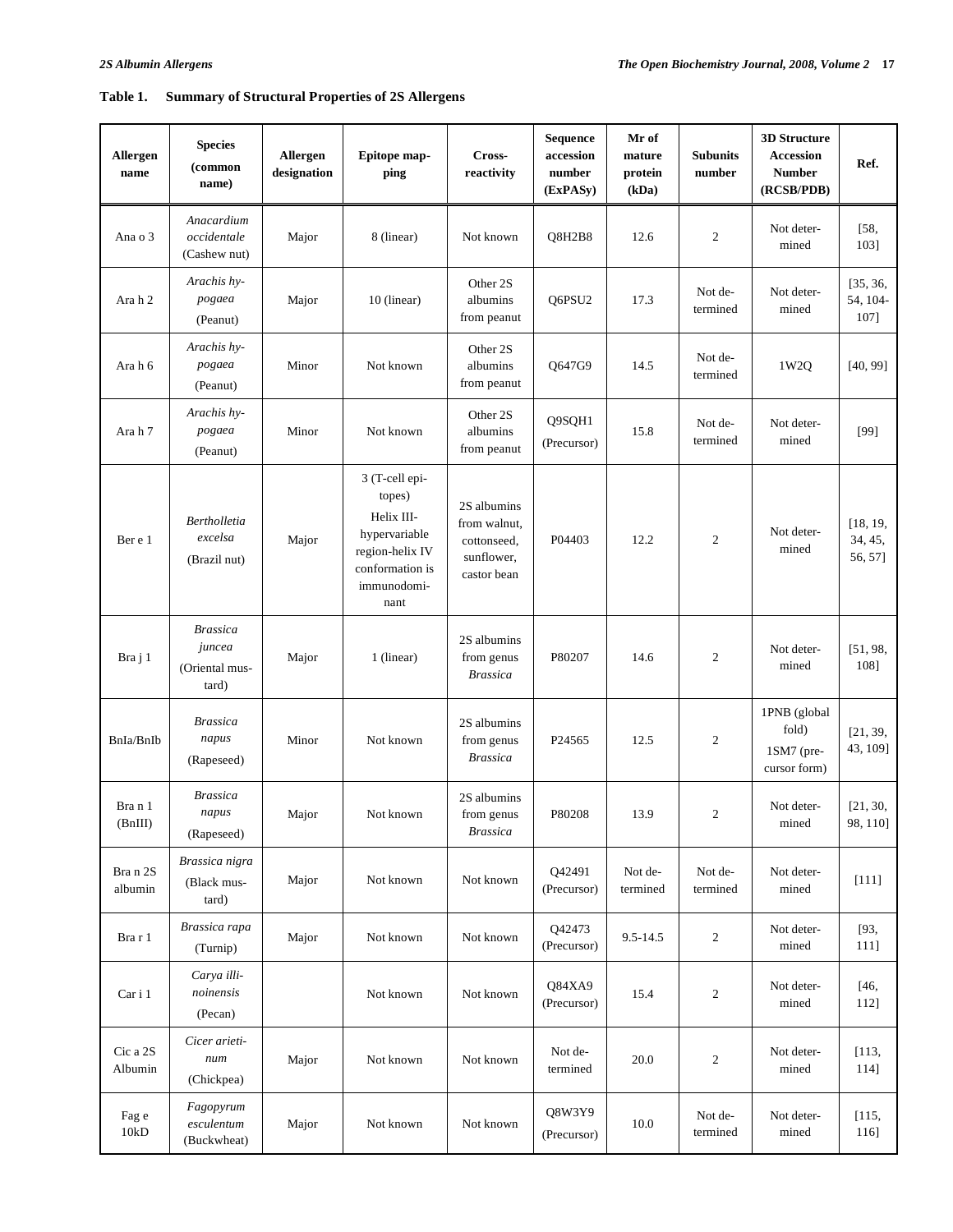|                      | (Table 1). Contd                                |                         |                      |                                              |                                             |                                     |                           |                                                                        |                                         |  |
|----------------------|-------------------------------------------------|-------------------------|----------------------|----------------------------------------------|---------------------------------------------|-------------------------------------|---------------------------|------------------------------------------------------------------------|-----------------------------------------|--|
| Allergen<br>name     | <b>Species</b><br>(common<br>name)              | Allergen<br>designation | Epitope map-<br>ping | Cross-<br>reactivity                         | Sequence<br>accession<br>number<br>(ExPASy) | Mr of<br>mature<br>protein<br>(kDa) | <b>Subunits</b><br>number | <b>3D Structure</b><br><b>Accession</b><br><b>Number</b><br>(RCSB/PDB) | Ref.                                    |  |
| Fag e<br>16kD        | Fagopyrum<br>esculentum<br>(Buckwheat)          | Major                   | Not known            | Not known                                    | Q2PS07<br>(Precursor)                       | 14.6                                | Not de-<br>termined       | Not deter-<br>mined                                                    | [63,<br>$117-$<br>119]                  |  |
| Gly m 2S<br>albumin  | Glycine max<br>(Soya)                           | Minor                   | Not known            | Not known                                    | P19594                                      | 14.0                                | $\boldsymbol{2}$          | Not deter-<br>mined                                                    | [37, 66,<br>$120 -$<br>122]             |  |
| $CS-1A$              | Gossypium<br>herbaceum<br>(Arabian cot-<br>ton) |                         | Not known            | Not known                                    | Not de-<br>termined                         | 15.0                                | Not de-<br>termined       | Not deter-<br>mined                                                    | $[123 -$<br>124]                        |  |
| Mat <sub>5</sub> -D  | Gossypium<br>hirsutum (Up-<br>land cotton)      |                         | Not known            | Not known                                    | Q39787<br>(Precursor)                       | 12.1                                | $\boldsymbol{2}$          | Not deter-<br>mined                                                    | $[124 -$<br>125]                        |  |
| SFA-8                | Helianthus<br>annuus (Sun-<br>flower seed)      |                         | Not known            | 2S albumins<br>from mustard                  | P23110                                      | 12.1                                | $\mathbf{1}$              | 1S6D                                                                   | [16, 32,<br>44, 100,<br>$126 -$<br>128] |  |
| Jug n 1              | Juglans nigra<br>(Black walnut)                 |                         | Not known            | Not known                                    | Q7Y1C2<br>(Precursor)                       | 19.0                                | Not de-<br>termined       | Not deter-<br>mined                                                    | [129,<br>130]                           |  |
| Jug $r1$             | Juglans regia<br>(English wal-<br>nut)          | Major                   | 1 (linear)           | Not known                                    | P93198<br>(Partial<br>sequence)             | 14.0                                | $\boldsymbol{2}$          | Not deter-<br>mined                                                    | $[52,$<br>131]                          |  |
| Pru du 2S<br>Albumin | Prunus dulcis<br>(Almond)                       | Major                   | Not known            | Not known                                    | P82944<br>(Partial<br>sequence)             | 12.0                                | Not de-<br>termined       | Not deter-<br>mined                                                    | $[92]$                                  |  |
| Ric c 1              | Ricinus<br>communis<br>(Castor bean)            | Major                   | Not known            | Not known                                    | P01089                                      | 11.3                                | $\boldsymbol{2}$          | Not deter-<br>mined                                                    | $[132 -$<br>134]                        |  |
| Ric c 3              | Ricinus com-<br>munis<br>(Castor bean)          | Major                   | Not known            | Not known                                    | P01089                                      | 12.0                                | $\mathbf{2}$              | 1PSY                                                                   | [24, 42,<br>133,<br>134]                |  |
| Ses i 1              | Sesamum<br>indicum<br>(Sesame)                  | Major                   | Not known            | 2S albumin<br>from poppy<br>seed             | Q9AUD1                                      | 12.1                                | $\overline{c}$            | Not deter-<br>mined                                                    | [25,<br>101,<br>135]                    |  |
| Ses i 2              | Sesamum<br>indicum<br>(Sesame)                  | Major                   | 9 (linear)           | 2S albumin<br>from poppy<br>seed             | Q9XHP1                                      | 12.5                                | $\overline{c}$            | Not deter-<br>mined                                                    | [53,<br>101,<br>$135 -$<br>137]         |  |
| Sin a 1              | Sinapis alba<br>(Yellow mus-<br>tard)           | Major                   | 1 (linear)           | 2S albumins<br>from genus<br><b>Brassica</b> | P15322                                      | 14.2                                | $\overline{c}$            | Not deter-<br>mined                                                    | [50, 98,<br>138,<br>139]                |  |

tions, mainly derived from proteolytic processing; these isoforms may show considerable differences in their structures and biological properties. Nevertheless, it is possible to define the protein structure of a "typical" 2S albumin. These proteins are synthesized as a single larger precursor polypeptide of Mr~18-21 kD, which is co-translationally transported into the lumen of the endoplasmic reticulum. After the formation of four intra-chain disulphide bonds, involving eight conserved cysteine residues, the folded protein is transported into the vacuole where is subsequently processed to a poly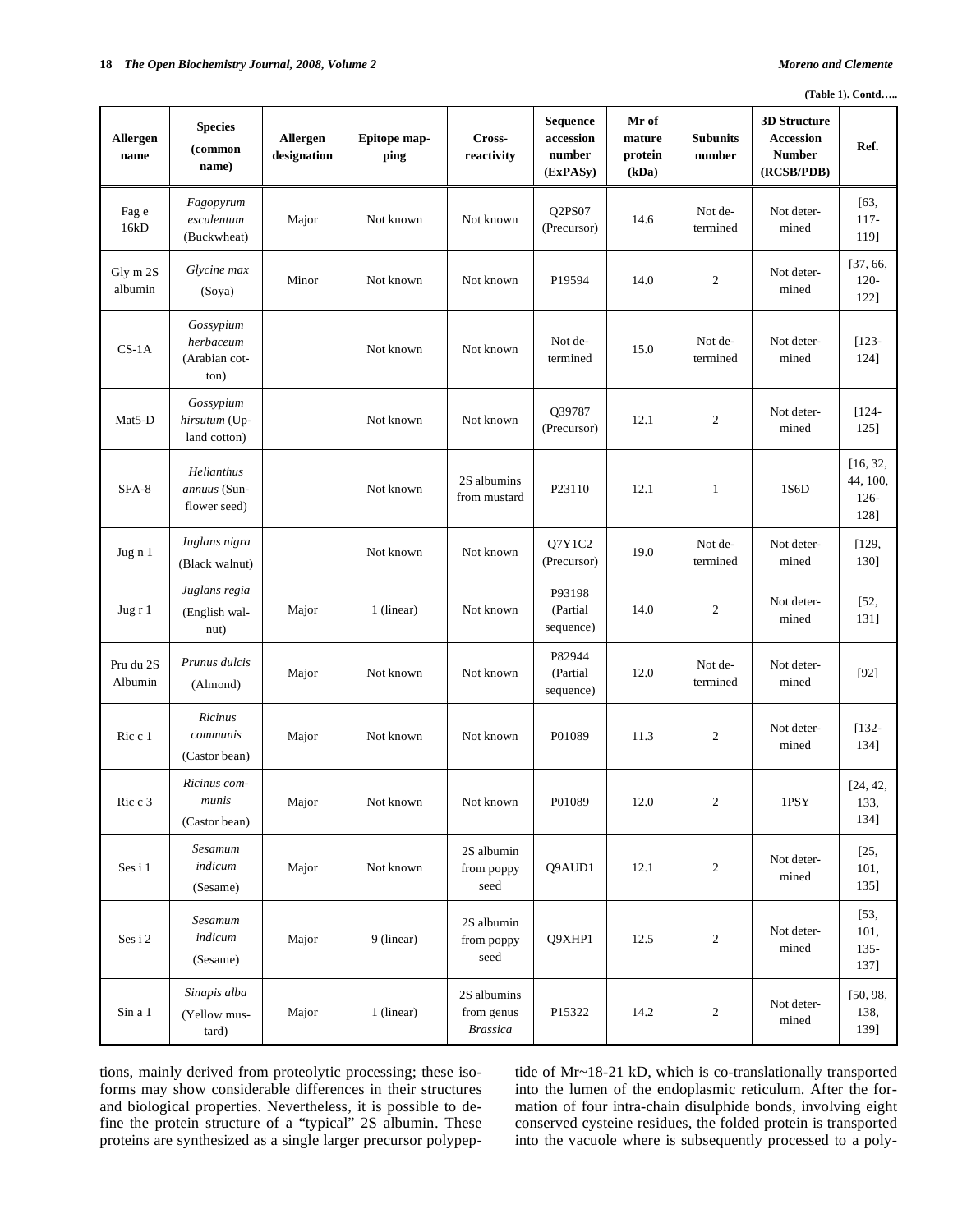peptide of Mr ~12-14 kD and eventually to the large and small subunits of Mr~8-10 and 3-4 kD, respectively [14]. Owing to the conserved skeleton of cysteine residues, the small and large subunits remain associated by two intermolecular disulphide bonds in the mature form; other two intra-chain disulphide bonds are present within the large subunit. Fig. (**1**) depicts the typical disulphide bond mapping of the 2S albumins. The conserved scaffold includes that the third and fourth cysteine residues are consecutive in the polypeptide chain (large subunit) and the fifth and sixth cysteine residues are separated by only one residue. The interchain disulphide bonds are those formed between cysteine residues 1-5 and 2-3 whereas the intra-chain bridges are formed by the cysteine residues 4-7 and 6-8. A range of variants differing from the "typical" 2S albumins in their structure or mode of biosynthesis has been reported. Such is the case of the major methionine-rich albumin, SFA8, from sunflower (*Helianthus annuus*) in which post-translational processing seems to be limited to the removal of the signal peptide and the pro-region with no further proteolytic cleavage of the polypeptide chain into large and small subunits [15]. SFA8 is the only 2S albumin isolated and characterized to date that is composed of a single polypeptide chain [16]. Variation in disulphide bond formation of conglutin  $\delta$  from lupin (*Lupinus angustifolius*) has been also described, with an additional free cysteine residue being present; in the case of 2S albumins from peas (*Pisum sativum*), the subunits PA1a and PA1b do not appear to be associated by disulphide bridges, being readily separated by chromatography under non-denaturing conditions [17].

 A characteristic post-translational modification of 2S albumin proteins is the clipping observed at the C-terminal side of both subunits. C-terminal microheterogeneity has been described in 2S albumins from different plant species, including Brazil nut [18, 19], rapeseed (*Brassica napus*) [20- 23], castor bean [24] and sesame [25]. This heterogeneity could either be due to the presence of different precursors, a shift in the position of the cleavage site during the maturation process, or due to the presence of carboxypeptidases in the protein bodies of the seeds, as reported for the  $\alpha$ -chains of pea seed isolectins [26]. However, the precise number and

characteristics of the proteolytic enzymes involved in these post-translational modifications still remains unclear.

 Despite the skeleton of cysteine residues of 2S albumins being highly conserved, a relatively low amino acid sequence homology, within and among plant species, can be observed. Figs. (**2** and **3**) illustrate the alignment of the primary structure and the generated dendrogram based on amino acid sequence similarity of major allergens of the 2S protein family. As expected, regions spanning the cysteine residues showed the highest amino acid sequence homology whereas the regions showing the lowest amino acid sequence homology corresponded to i) the C-terminal of the small subunit, ii) the  $NH_2$ -terminal of the large subunit and iii) that contained between the sixth and seventh cysteine residues within the large subunit. Overall, the degree of sequence homology of 2S allergens is low, ranging from 14 to 40 %, and does not reflect phylogenetic relationships, with the exception of 2S albumins belonging to the Brassicaceae family (i.e., Bra j 1, BnIa, Bra n 1 and Sin a 1) (Table **2**). A high amino acid sequence polymorphism has been also found in 2S albumins belonging to the same specie, as occur with allergens from sesame (Ses i 1 and Ses i 2) or castor bean (Ric c 1 and Ric c 3) (Table **2**).

#### **2.2. Secondary and Tertiary Structure**

 Fourier transform infrared (FT-IR) spectroscopic and/or circular dichroism (CD) studies have demonstrated that 2S albumins from many plant species, including those from yellow mustard [27], rapeseed [28-30], radish (*Raphanus sativus*) [31], sunflower [32-34], Brazil nut [19, 34], peanut (*Arachis hypogea*) [35, 36], soybean (*Glycine max*.) [37], sesame [25] and oriental mustard [38] are rich in  $\alpha$ -helix contents (35-50 %). NMR spectroscopic studies have been carried out in order to determine the global folding of 2S albumins from rapeseed (BnIb), peanut (rAra h 6) and Brazil nut (rBer e 1) [39-41]. Further NMR structural studies have allowed the determination of the high-resolution threedimensional structure in aqueous solution of the precursor form of the 2S albumin from rapeseed (rproBnIb) as well as the structure of 2S albumins from castor bean (rRic c 3) and sunflower (SFA-8) [42-44]. These studies revealed that all



**Fig. (1).** Schematic representation of the disulphide bond patterns formed between the eight conserved cysteine residues in the 2S albumin family.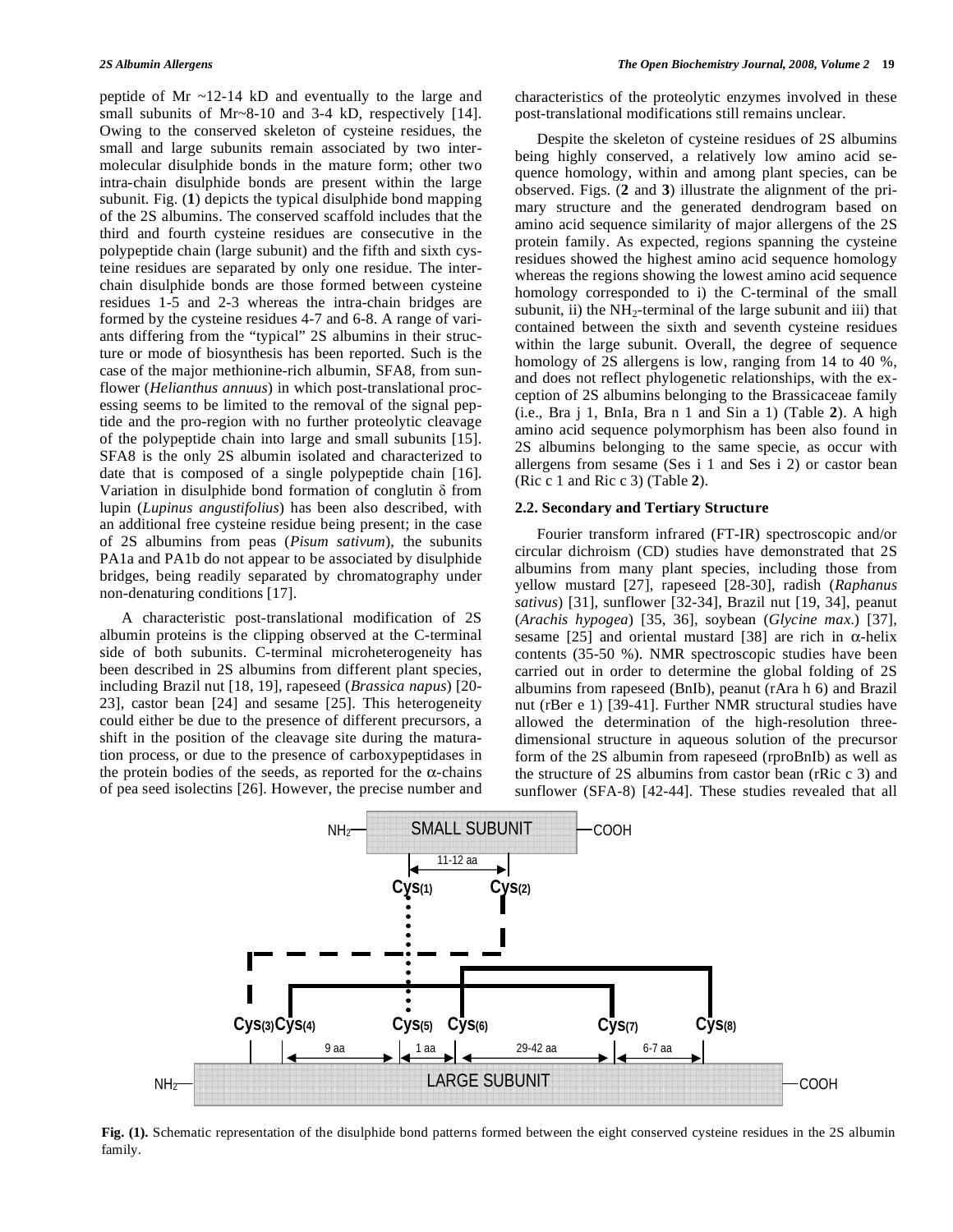

Fig. (2). Multiple primary sequence alignment of allergenic 2S albumins from different species (Ara h 6, peanut; Ber e 1, Brazil nut; Bra j 1, oriental mustard; BnIa and Bra n 1, rapeseed; Gly m 2S albumin, soya; Mat5-D, upland cotton; SFA-8, sunflower seed; Lup a 2S albumin, lupin; Ric c 1 and Ric c 3, castor bean; Ses i 1 and Ses i 2, sesame seed; Sin a 1, yellow mustard) by using T-COFFEE (slow pair method) [140]. Numbers indicate the sequence position. Asterisks represent residue conservation among all the sequences.

2S albumins adopt a common and compact threedimensional structural scaffold comprising a bundle of five -helices displayed in different regions (helices Ia, Ib, II, III and IV) and a C-terminal loop folded in a right-handed superhelix stabilized by four conserved disulphide bonds. Connecting the  $\alpha$ -helices III and IV, there is an exposed and relatively short segment known as "hypervariable region" which has been described to be the most important antigenic region of the 2S albumins. However, its variability in length and amino acid composition observed in 2S albumins from different plant species suggests that it does not play any role in determining the folded structure [42]. As example, Fig. (**4**) shows the three-dimensional structure of the recombinant castor bean 2S allergen Ric c 3 (RCSB PDB entry: 1PSY) [42].

 The structural homology within the protein family is high and such similarities have recently been exploited in protein modelling studies. Using the 2S albumin structures from rapeseed and castor bean as templates, structural models for the 2S albumins from Brazil nut and English walnut, and those from pecan nut (*Carya illinoinensis*) and peanut have been reported [45, 46]. Strikingly, the global fold is shown to be similar to that of other sulphur rich proteins from the prolamin superfamily like the non-specific lipid transfer proteins from wheat (various species of the genus *Triticum*) [47] or the bifunctional  $\alpha$ -amylase/trypsin inhibitor from ragi (*Eleusine coranaca*) [48]. The pattern of eight cysteines in specific order appears to be a structural scaffold of conserved helical regions that would form a network of disulphide bridges necessary for the maintenance of the tertiary structure [49].

## **2.3. Epitope Mapping**

 The identification and characterization of immunodominant regions containing IgE-binding epitopes are essential in understanding the interaction of food allergens and the immune system and, hence, crucial for the development of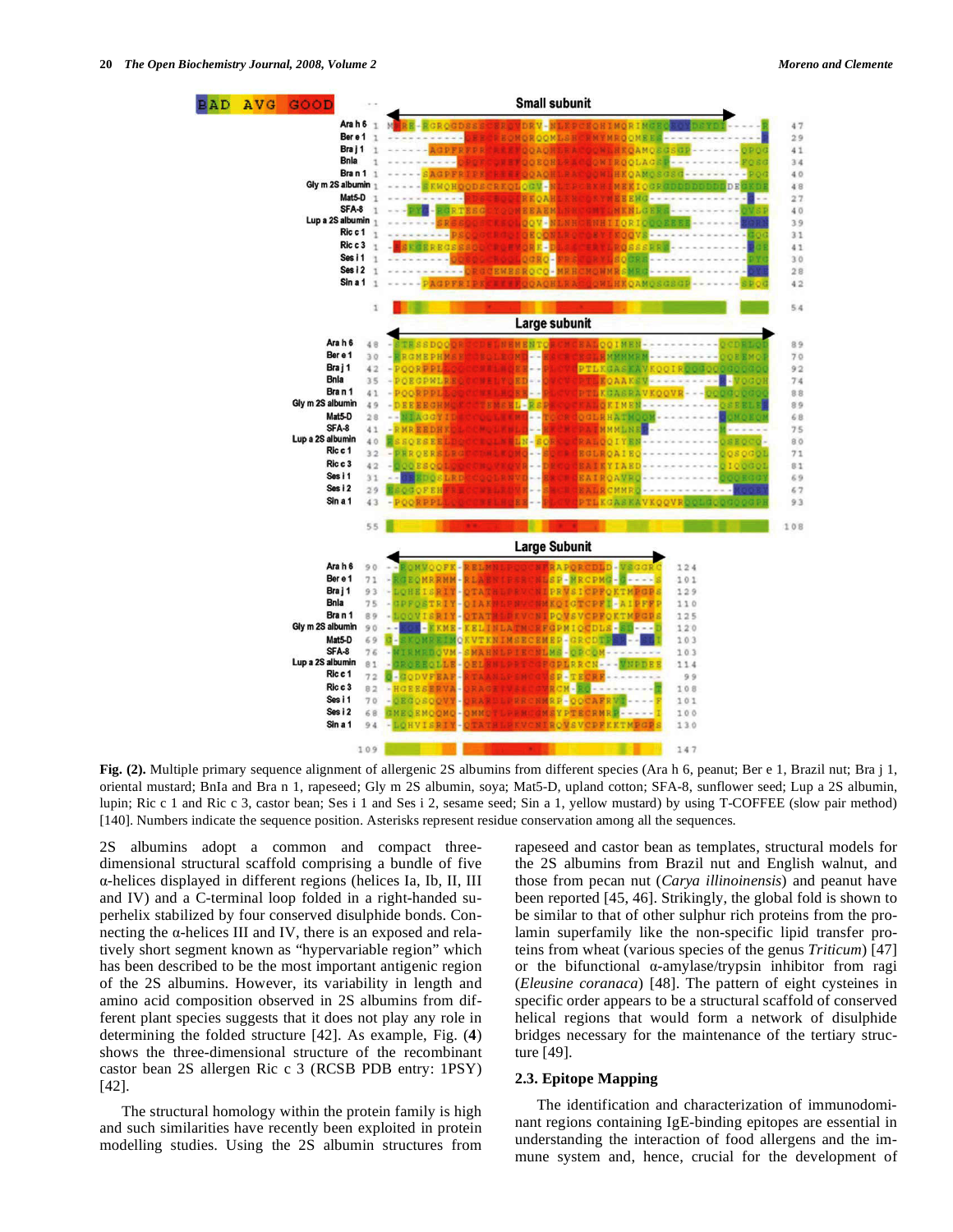

**Fig. (3).** Dendrogram based on amino acid sequence similarity of allergenic 2S albumins from different species (Ara h 6, peanut; Ber e 1, Brazil nut; Bra j 1, oriental mustard; BnIa and Bra n 1, rapeseed; Gly m 2S albumin, soya; Mat5-D, upland cotton; SFA-8, sunflower seed; Lup a 2S albumin, lupin; Ric c 1 and Ric c 3, castor bean; Ses i 1 and Ses i 2, sesame seed; Sin a 1, yellow mustard) visualized by using TreeView [141]. The lower bar indicates 10% identity. Horizontal line distances between branch points reflect the degree of homology.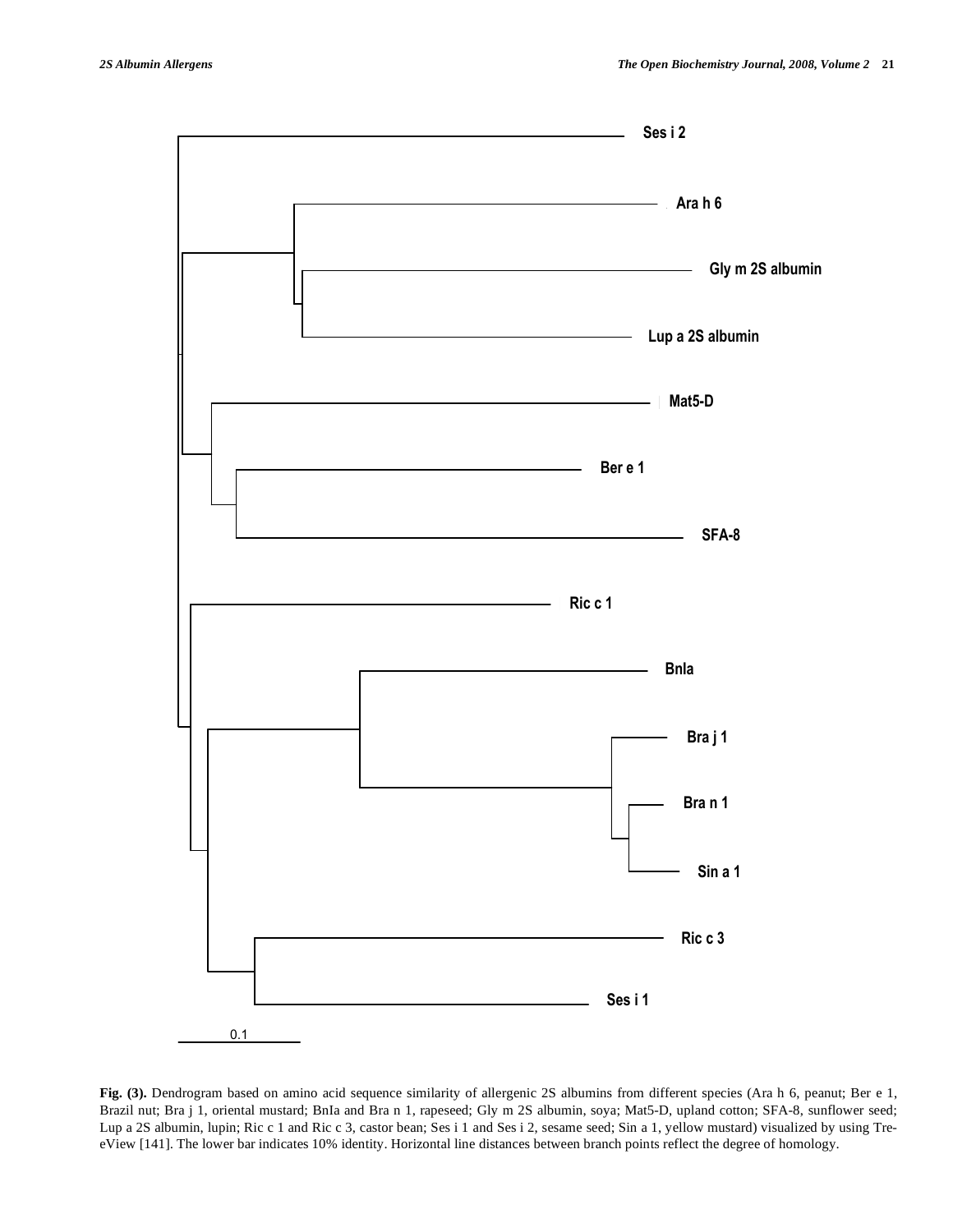**Table 2. Number of Amino Acid Residues Conserved in 2S Albumin Allergen Sequences of Different Sources. The Maximum Number of Identical Contiguous Amino Acids is Shown in Brackets** 

| Aller-<br>gen<br>name       | Ara<br>h <sub>6</sub> | Ber e<br>$\mathbf{1}$ | Bra j<br>$\mathbf{1}$ | <b>BnIa</b> | Bra n<br>$\mathbf{1}$ | Gly m<br>2S<br>albu-<br>min | Mat5-<br>D | SFA-8 | Lup a<br>2S<br>albu-<br>min | Ric c 1 | Ric c 3 | Ses i 1 | Ses i 2 | Sin a 1     |
|-----------------------------|-----------------------|-----------------------|-----------------------|-------------|-----------------------|-----------------------------|------------|-------|-----------------------------|---------|---------|---------|---------|-------------|
| Ara h 6                     |                       | 27(2)                 | 24(2)                 | 23(3)       | 24(2)                 | 45(5)                       | 25(3)      | 28(3) | 50(5)                       | 32(3)   | 25(3)   | 31(3)   | 28(4)   | 22(2)       |
| Ber e 1                     | 27(2)                 |                       | 28(2)                 | 27(3)       | 28(2)                 | 26(2)                       | 38(3)      | 35(3) | 31(5)                       | 40(7)   | 29(2)   | 36(4)   | 34(4)   | 28(2)       |
| Bra j 1                     | 24(2)                 | 28(2)                 |                       | 58 (9)      | 115<br>(32)           | 17(3)                       | 23(2)      | 25(2) | 23(3)                       | 39(3)   | 33(6)   | 37(3)   | 31(5)   | 115<br>(40) |
| BnIa                        | 23(3)                 | 27(3)                 | 58 (9)                |             | 59(9)                 | 19(2)                       | 27(2)      | 19(3) | 25(3)                       | 33(3)   | 28(4)   | 34(3)   | 27(5)   | 61(9)       |
| Bran1                       | 24(2)                 | 28(2)                 | 115<br>(32)           | 59(9)       |                       | 16(3)                       | 25(2)      | 23(2) | 28(3)                       | 38(3)   | 32(6)   | 34(2)   | 29(5)   | 114<br>(37) |
| Gly m<br>2S<br>albu-<br>min | 45(5)                 | 26(2)                 | 17(3)                 | 19(2)       | 16(3)                 |                             | 26(3)      | 21(2) | 48(5)                       | 27(2)   | 27(3)   | 24(4)   | 23(2)   | 18(3)       |
| Mat5-D                      | 25(3)                 | 38(3)                 | 23(2)                 | 27(2)       | 25(2)                 | 26(3)                       |            | 24(2) | 30(3)                       | 31(4)   | 23(2)   | 29(5)   | 28(3)   | 24(2)       |
| $SFA-8$                     | 28(3)                 | 35(3)                 | 25(2)                 | 19(3)       | 23(2)                 | 21(2)                       | 24(2)      |       | 24(4)                       | 23(3)   | 22(2)   | 29(2)   | 25(2)   | 27(2)       |
| Lup a<br>2S<br>albu-<br>min | 50(5)                 | 31(5)                 | 23(3)                 | 25(3)       | 28(3)                 | 48(5)                       | 30(3)      | 24(4) |                             | 35(3)   | 33(3)   | 28(3)   | 29(3)   | 23(3)       |
| Ric c 1                     | 32(3)                 | 40(7)                 | 39(3)                 | 33(3)       | 38(3)                 | 27(2)                       | 31(4)      | 23(3) | 35(3)                       |         | 31(4)   | 38(4)   | 32(5)   | 34(3)       |
| Ric c 3                     | 25(3)                 | 29(2)                 | 33(6)                 | 28(4)       | 32(6)                 | 27(3)                       | 23(2)      | 22(2) | 33(3)                       | 31(4)   |         | 39(6)   | 23(3)   | 33(6)       |
| Ses i 1                     | 31(3)                 | 36(4)                 | 37(3)                 | 34(3)       | 34(2)                 | 24(4)                       | 29(5)      | 29(2) | 28(3)                       | 38(4)   | 39(6)   |         | 39(5)   | 35(2)       |
| Ses i 2                     | 28(4)                 | 34(4)                 | 31(5)                 | 27(5)       | 29(5)                 | 23(2)                       | 28(3)      | 25(2) | 29(3)                       | 32(5)   | 23(3)   | 39(5)   |         | 29(5)       |
| Sin a 1                     | 22(2)                 | 28(2)                 | 115<br>(40)           | 61(9)       | 114<br>(37)           | 18(3)                       | 24(2)      | 27(2) | 23(3)                       | 34(3)   | 33(6)   | 35(2)   | 29(5)   |             |

\* See legend of Fig. (**2**) for species description.



**Fig. (4).** Schematic ribbon representation of the recombinant castor bean 2S allergen Ric c 3 (PDB entry: 1PSY) [42].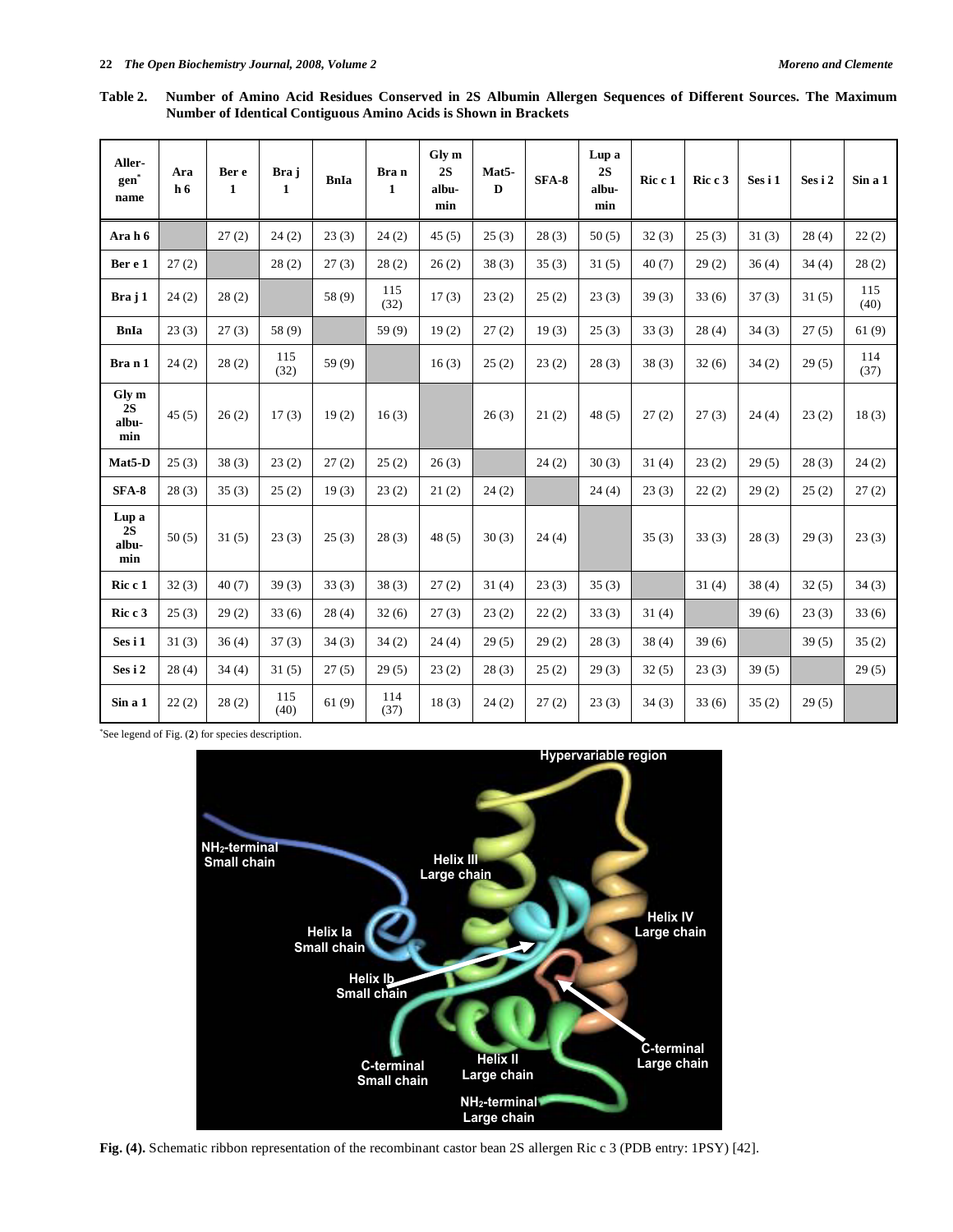specific allergen immunotherapy. Early epitope mapping studies were carried out in major allergens of yellow (Sin a 1) and oriental mustard (Bra j 1); these studies provided the characterization of a common immunodominant IgE epitope (QGPHVISRIYQTAT) located in the hypervariable region [50, 51]. Later on, Robotham *et al*. [52] reported a peptide of twelve amino acids (QGL**RGEE**ME**E**MV), also located in the hypervariable region of Jug r 1, which showed the ability to bind strongly IgE from walnut-allergic patients´ sera. Mutational analysis demonstrated that **RGEE** and an additional **E** were necessary for maximum IgE recognition. Despite low sequence homology within the hypervariable region, the amino acid sequence RGGEMEE seems to be well conserved in 2S albumins from several plant species such as pecan nut, cashew nut (*Anacardium occidentale*), Brazil nut or castor bean [46] (Fig. **5**). On the other hand, Ses i 2 is the only 2S allergen reported to date which does not contain any linear IgE-binding epitopes spanning the hypervariable region [53]. The epitope mapping of this allergen is characterized by several linear IgE-binding epitopes located between the helices Ia and Ib of the small subunit and at the helix II of the large chain (Fig. **5**). Epitope mapping studies performed on 2S allergens from peanut (Ara h 2) [54, 55], Brazil nut (Ber e 1) [56, 57] and cashew nut (Ana o 3) [58] have revealed that other regions, in addition to the hypervariable region, can bind strongly IgE from allergic patients´ sera. Accordingly, a wide number of major linear IgE-binding epitopes distributed throughout the small and large subunits were identified in these allergens (Fig. **5**). These findings are in agreement with the fact that allergens must be multivalent

to elicit an allergic response to sensitized patients [59]. It is important to draw attention to the fact that most studies involving epitope characterization of 2S albumins are mainly based on mapping of linear epitopes (Table **1**). Unfortunately, largely unexplored in terms of allergen epitope characterization are those of conformational nature, comprised of amino acids distant in the proteins primary structure but adjacent once the protein folds. Given the high resistance of 2S albumins to harsh conditions (see sections 3 and 4), it is very plausible that conformational epitopes may exist as suggested for Sin a 1 or Jug r 1 allergens [50, 52]. A more detailed knowledge of conformational epitopes within the 2S family could provide us implicit structural information relating to the antigen itself and the mode of binding; such information could be also useful for diagnosis and epitopespecific immunotherapy.

 To sum up, it can be concluded that the highly conserved and compact structure of 2S allergens plays a demanding role in reinforcing the ability of these proteins to reach intact the gut immune system. According to the low degree of amino acid sequence identity observed across plant species, the primary structure *per se* may not prefigure common regions of (linear) IgE recognition. Nevertheless, the unstructured, flexible and solvent-exposed hypervariable region seems to constitute the IgE immunodominant recognition site in these proteins. It has been suggested that the accessible surface area of this region could be more relevant in determining allergenicity rather than in establishing overall conformational similarity [43-44].

| Ara h 2       | -ELQG-DRRCQSQLERA-NLRPCEQHLMQKIQRDEDSYGRDPYSPSQDPYSPSQDPDRRDPYSPSPYDRR 67<br>----------                          |  |
|---------------|------------------------------------------------------------------------------------------------------------------|--|
| Ana $\circ$ 3 | --------------------------------- 45<br>SIYRAIVEVEEDSGR-EQSCQRQFEEQQRFRNCQRYVKQEVQRGGR-                          |  |
| Ber e 1       |                                                                                                                  |  |
| Bra j 1       | ----------AGPFR-FPRCRKEFQOAQHLRACQQWLHKQAMQSGSG---------------------------P---- 37                               |  |
| Juq r 1       | -----DEDIDNPRRR-GEGCREOIOROONLNHCOYYLROOSRS----------------------------G---- 38                                  |  |
| Ses i 2       | ---------------ORGCEWESRQC-QMRHCMQWMRSMRGOYEE----------------------------S---- 30                                |  |
| Sin a 1       | ---------PAGPFR-IPKCRKEFOOAOHLRACOOWLHKOAMOSGSG--------------------------PS---- 39                               |  |
| Ara h 6       | ----MRRE-RGRQGD-SSS <mark>CERQVD</mark> RV-NL <mark>KPCEQHIM</mark> QRIMGEQEQY-------------------------DSYDIR 47 |  |
| BnTh          | --------------O-POKCOREFOOEOHLRACOOWIROOLAGSP--<br>----------------------------F---- 31                          |  |
| $SFA - 8$     | ---------PYGRGRTESGCYQQMEEAEMLNHCGMYLMKNLGERSO-----------------------VS--P---- 40                                |  |
| Ric c 3       | -----ESKGEREGSS-SOOCROEVOR-KDLSSCERYLROSSSRRSP----------------------G---E---- 41                                 |  |
|               | Helix Ib<br>Helix Ia                                                                                             |  |

LARGE SUBUNIT

SMALL SUBUNIT

| Ara h 2       | ----GAGSSOHOERCCNELNEFENNORCMCEALOO-IMEN-<br>-QSDRLQGR------QQEQOFKRELRNLPOOCGLRAPQRCDLEVESGGRDRY 80     |  |
|---------------|----------------------------------------------------------------------------------------------------------|--|
| Ana $\circ$ 3 | ---- YNQRQESLRECCQELQEVD--RRCRCONLEO-MVRO--<br>-LOOOEQIK----GEEVRELYETASELPRICSISPSQGCQFOSS----Y-- 73    |  |
| Ber e 1       | -QQEEMQPR----GEQMRRMMRLAENIPSRCNLS-PMRCPMGG-----S-- 73<br>--- PRRGMEPHMSECCEOLEGMD--ESCRCEGLRMMMMRM-     |  |
| Bra i 1       | OPOGPOORPPLLOOCCNELHOEE--PLCVCPTLKG-ASKAVKOOIROOGOOOGOOGOOLOHEISRIYOTATHLPRVCNIPRVSICPFOKTMPGPS-- 92     |  |
| Juq r 1       | -OOOOQGLR----GEEMEEMVOSARDLPNECGIS-SORCEIRRSWF----- 76<br>-GYDEDNOROHFROCCOOLSOMD--EOCOCEGLRO-VVRR--     |  |
| Ses i 2       | ----- QGQFEHFRECCNELRDVK--SHCRCEALRC-MMRO-----<br>-MOOEYGME-----OEMOOMOOMMOYLPRMCGMSYPTECRMRP-----I-- 70 |  |
| Sin a 1       | -POGPOORPPLLOOCCNELHOEE--PLCVCPTLKG-ASKAVKOOVROOLGOOGOQGPHLQHVISRIYQTATHLPKVCNIROVSVCPFKKTMPGPS-- 91     |  |
|               |                                                                                                          |  |
| Ara h 6       | ----STRSSDOOORCCDELNEMENTORCMCEALOO-IMEN-<br>-OMVOOFKRELMNLPOOCNFRAPORCDLDV-SGGRC-- 77<br>-OCDRLODR-     |  |
| BnIb          | -OSGPOEGPWLREOCCNELYOED--OVCVCPTLKO-AAKSVR-<br>-VOGOHGPFOSTRIYOIAKNLPNVCNMKOIGTCPFIA-----I-- 75          |  |
| $SFA-8$       | ----RMREEDHKQLCCMOLKNLD--EKCMCPAIMM-MLNE-<br>-PMWIRMRDOVMSMAHNLPIECNLMS-OPCOM---------- 63               |  |
| Ric c 3       | -OIOOGOLHGEESERVAORAGEIVSSCGVRCMROT------------ 67<br>----OOOESOOLOOCCNOVKOVR--DECOCEAIKY-IAED-          |  |
|               | ▴▴                                                                                                       |  |
|               | Helix IV<br>Helix II<br>Helix III<br>Hypervariable                                                       |  |
|               | region                                                                                                   |  |

**Fig. (5).** Alignment of the small and large subunits of allergenic 2S albumins whose linear IgE-binding epitopes (in bold) have been determined to date (Ara h 2, peanut; Ana o 3, cashew nut, Ber e 1, Brazil nut; Bra j 1, oriental mustard; Jug r 1, English walnut; Ses i 2, sesame seed; Sin a 1, yellow mustard). The  $\alpha$ -helices Ia, Ib, II, III and IV (blue-shaded) and the hypervariable regions (grey-shaded) of Ara h 6 (peanut), BnIb (rapeseed), SFA-8 (sunflower) and Ric c 3 (castor bean) were taken from the 3D structure determined by NMR methods [40, 42- 44].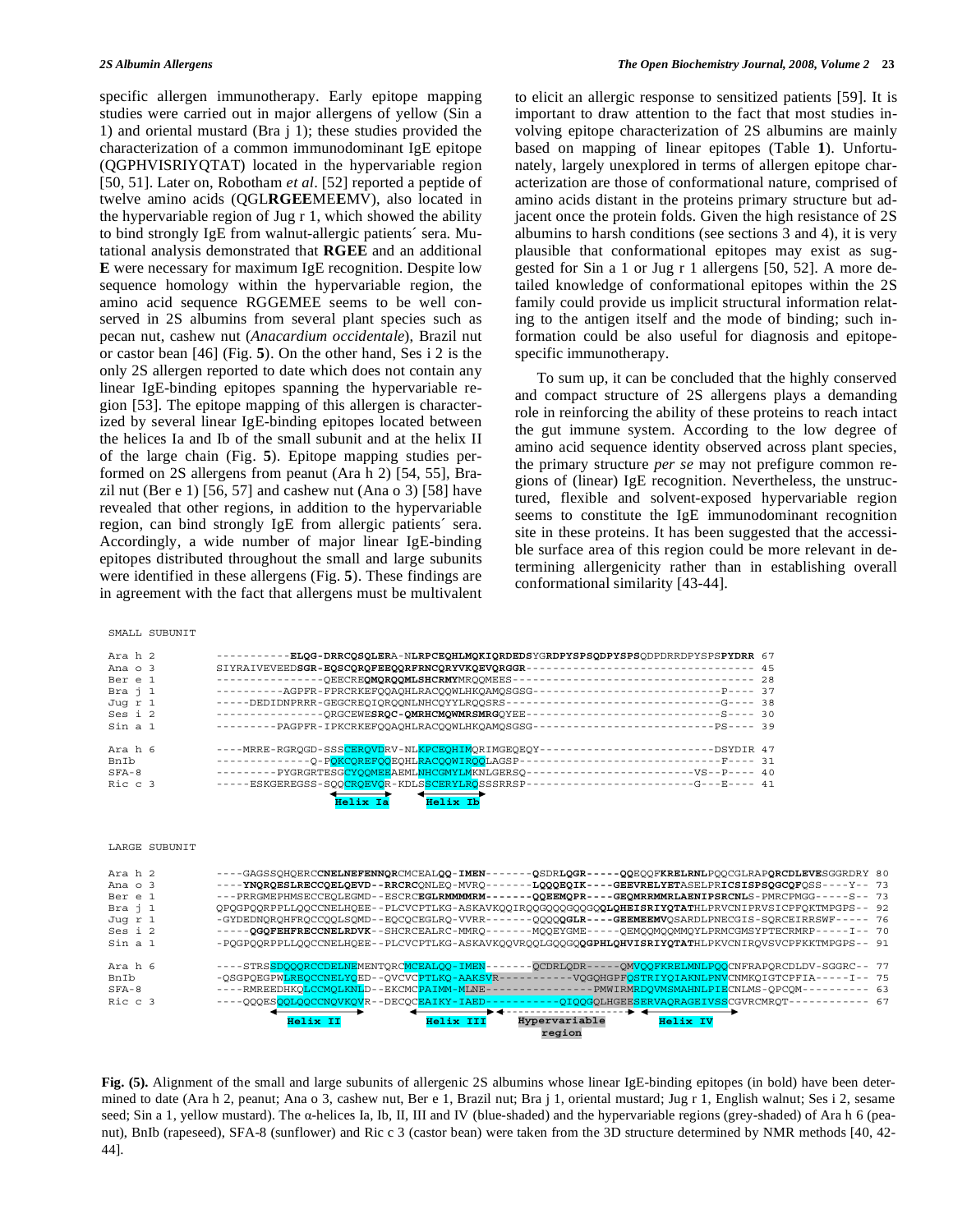## **3. STABILITY OF 2S ALBUMINS TO THE GASTRO-INTESTINAL TRACT ENVIRONMENT**

 2S albumins are thought to sensitize *via* the gastrointestinal tract (GIT) suggesting that these proteins can resist and survive, at least to some extent, to the harsh conditions (acid pH, denaturing effects of surfactants and proteolytic activities of digestive enzymes) within the GIT. Subsequently, these proteins could be absorbed in immunologically active forms by the gut, facilitating the exposition of these allergens to the immune system in order to sensitize a naïve individual and/or elicit an allergic response in a sensitised individual. Under acidic conditions, 2S allergens from rapeseed [29, 30], Brazil nut [34, 45, 60], sunflower [34, 61], soybean [37] and sesame [25] are stable and retain their three-dimensional structure. Several studies have demonstrated the high resistance of 2S albumins against pepsin digestion in simulated gastric fluid [25, 34, 43, 60, 62-66]. Likewise, Ara h 2 gave rise to resistant large fragments upon treatment with pepsin that contained intact IgE-binding epitopes [67, 68]. Sen *et al*. [67] showed that disulphide bonds of Ara h 2 contribute significantly to its overall structure and stability and, if disrupted, as occur in the presence of a strong reducing agent, lead to its rapid degradation by digestive enzymes. The digestibility of 2S allergens from sesame (Ses i 1) and Brazil nut (Ber e 1) has been deeply investigated. An *in vitro* gastrointestinal digestion model system which incorporated a second digestion phase (following pepsin digestion) by using the digestive enzymes trypsin and chymotrypsin in order to mimic the passage of allergens into the gut have been investigated [25, 65]. Although a limited proteolysis of both 2S allergens was observed, large fragments which could still contain IgE-epitope regions remained after digestion. These results indicated that the characteristic conserved skeleton of cysteine residues and, particularly, the intra-chain disulphide bond pattern of the large subunit, can play a critical role in holding the core protein structure together, even after extensive proteolysis. Lehmann *et al.* [36] reported that peanut 2S allergens, Ara h 2 and Ara h 6, contained core structures highly resistant to trypsin and chymotrypsin digestion; the 2S allergen from oriental mustard, Bra j 1, was also hardly affected by the digestive enzymes trypsin and chymotrypsin [38].

 Unlike digestibility studies, little information is available in relation to either *in vitro* or *in vivo* gastrointestinal absorption of 2S allergens. Recently, we have investigated the absorption rates of the major 2S allergens from Brazil nut, Ber e 1, and sesame, Ses i 1, across human intestinal epithelial Caco-2 cell monolayers following gastrointestinal digestion *in vitro* [69]. This study revealed that substantial amounts of both food allergens were transported across the Caco-2 cell monolayers, suggesting that these proteins are able to reach the mucosal immune system in intact form, so that they would be able to sensitize the mucosal immune system and/or elicit an allergic response.

 As a result of association of proteins with cell membranes and other food ingredients (matrix effect), particularly lipids and/or polysaccharides, the susceptibility to proteolysis of food allergens may be altered [70]. Such associations may either occur naturally in the food matrix due to processing or in the GIT during the digestive process [13]. In this sense, 2S albumins have been clearly demonstrated to bind

or associate with lipids [33, 71]. Burnett *et al*. [72] showed a range of food allergens, including 2S albumins from Brazil nut and sunflower, to adsorb to model stomach emulsions, providing a further means of resisting the pepsin digestion, whilst all allergens tested were desorbed with the addition of bile salts when the duodenal environment was mimicked. These authors suggested that the desorbed protein could be denatured and bound to surfactants, possibly associated with the mixed micelles present in the duodenum, further impairing the duodenal digestion. Additionally, the oriental mustard 2S allergen, Sin a 1, strongly interacted with acid phospholipid vesicles which could result in a protective mechanism against proteolytic digestion of the allergen but also in an increased cellular uptake as the extracellular leaflet of the intestinal brush border membranes has larger amounts of such phospholipids [73].

 In addition to their intrinsic properties as food allergens, the food matrix may also contribute to their allergenic nature either by facilitating a protein to reach the sites of immune action through the gastrointestinal mucosa or by contributing to the activation of immune cells [74, 75]. Recent studies have demonstrated that purified allergens alone does not induce *per se* an IgE response in animal models, indicating that the food matrix should be taken into account when developing models for allergenic potential assessment. van Wijk *et al*. [76] showed that purified peanut allergens possess little intrinsic immune-stimulating capacity as compared to a whole peanut extract in mice. These differences were attributed to a selective activation of antigen-presenting cells, indicating that soluble peanut allergens require the adjuvanting capacity of certain compounds within the food matrix to induce sensitization. Similarly, Dearman *et al.* [77] have recently shown that endogenous Brazil nut lipids are required for the induction of optimal antibody responses to Ber e 1 in mice.

### **4. STABILITY OF 2S ALBUMINS TO THERMAL PROCESSING**

 The stability to food processing has been described as an important attribute in the assessment of the intrinsic allergenicity of 2S proteins [25, 43, 78, 79]. Besides their contribution to the resistance to proteolysis, disulphide bonds of 2S albumins are thought to play a key role in the stabilization to thermal treatment by reducing the conformational entropy of the proteins in their denaturated state [80-82]. The number and distribution of disulphide bridges seems to be a major contributor to such resistance, as occur with other sulphur-rich proteins like the anti-carcinogenic Bowman-Birk protease inhibitors [83-85]. The electrostatic interactions, in addition to the presence of disulfide linkages, seem to play an important role in stabilizing the molecular structure of 2S allergens [86]. CD measurements revealed that 2S albumins retained most of their secondary structure and, following heating at ~85-95 °C, only partial and reversible loss of  $\alpha$ helical structures was detected [25, 34, 36-38, 43, 60, 61, 78, 79]. In addition, CD spectra acquired in the near-UV region indicated that the tertiary structure of 2S albumins may be also fairly resistant to heating below 100 ºC [38, 78]. Differential scanning calorimetry (DSC) studies indicated that some 2S allergens are more thermostable at neutral than acid pH. Thus, 2S allergens from rapeseed showed denaturation temperatures at 101 ºC and 88 ºC at pH 6 and 3, respectively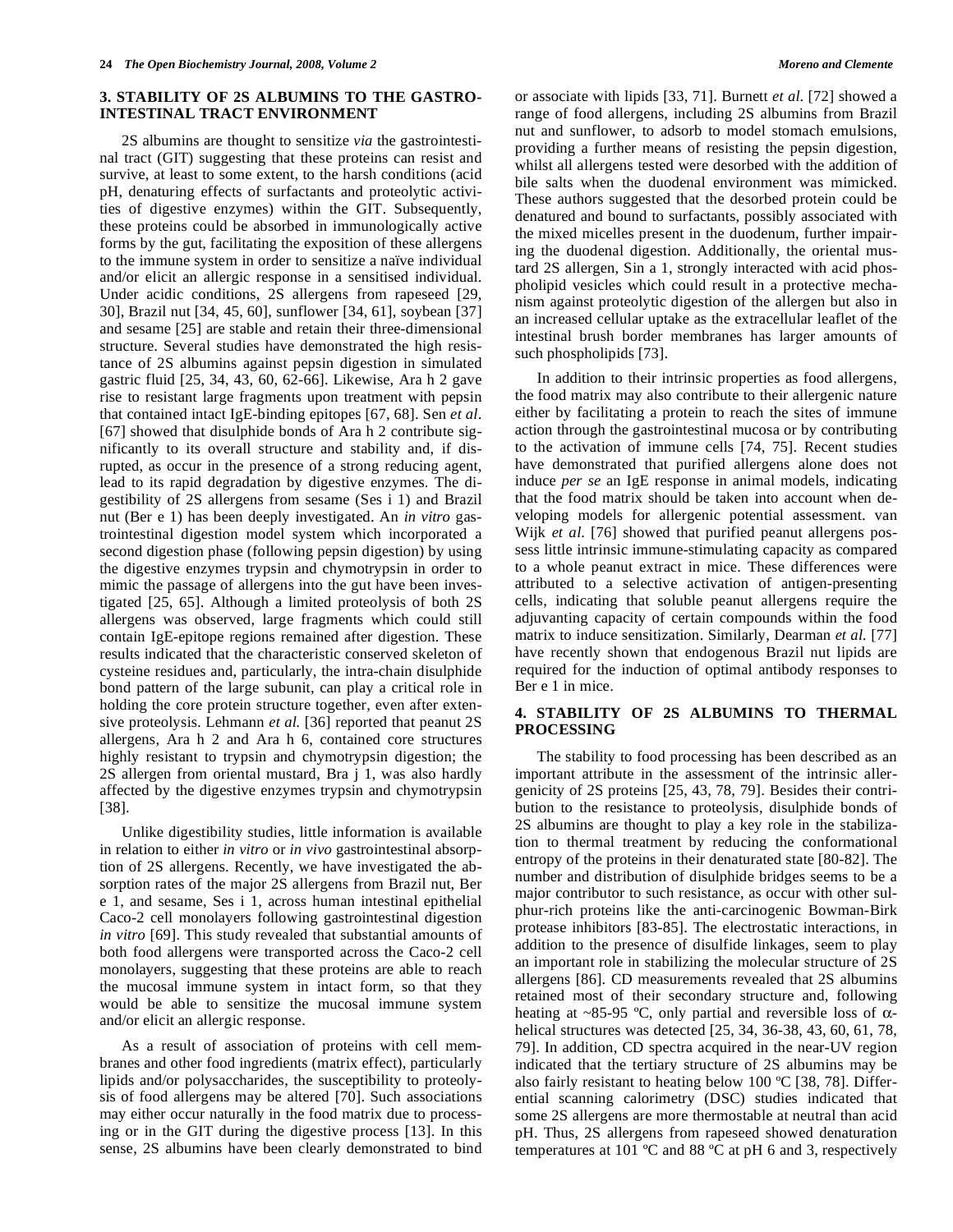[87]. Similarly, the denaturation temperature of the main Brazil nut allergen, Ber e 1, exceeded 110 ºC at neutral pH whereas a fully reversible thermal denaturation was observed at 82 ºC under acidic conditions [60]; 2S albumins from sunflower were denatured at 118  $^{\circ}$ C and 112  $^{\circ}$ C at pH 7 and 3, respectively [61]. Strikingly, the immunoreactivity of roasted Brazil nuts did not differ from raw nuts suggesting the presence of highly resistant epitopes from 2S Brazil allergens to severe heat treatment [88]. It is also possible that the presence of other food components may contribute to the thermostability of the allergenic activity of 2S albumins in heatprocessed Brazil nuts as observed in other members of the prolamin superfamily such as the non-specific lipid transfer proteins [89]. Overall, these data unambiguously indicate that 2S albumins might be able to retain linear and potentially conformational epitopes following heat treatment up to 100 °C at neutral pH and, hence, their ability to trigger an allergic reaction in a sensitised individual would be essentially unaltered.

## **5. CLINICAL RELEVANCE AND CROSS- REACTIV-ITY OF 2S ALLERGENS**

 2S albumins from a variety of plant foods including tree nuts, grain legumes, spices, oil seeds and cereals have been reported to bind IgE from allergic patients´ sera (Table **1**). In last decade, Brazil nut 2S albumins attracted special attention from researchers and consumers when the gene encoding the 2S protein was transferred into transgenic soybeans in order to increase their levels of sulphur-containing amino acids; patients with a history of Brazil nut allergy had positive reactions to extracts of these genetically modified crops on skin prick tests and IgE-binding assays [3]. Later on, studies corroborating the potential clinical relevance of 2S albumins from different plant sources such as Brazil nut [4], mustard [90], sesame [91], almond (*Prunus dulcis*) [92] or peanuts [36] were carried out. Recently, 2S albumins from other sources have been reported as emerging food allergens; such is the case of proteins from oilseed rape (*Brassica napus ssp. oleifera*, Bra n 1) and turnip rape (*Brassica rapa ssp. oleifera*, Bra r 1) [93]. It is also important to highlight the fact that not all the 2S albumins should be considered major allergens. In a recent study, none of the patients´ sera from 23 individuals allergic to soybean was found to have IgE specific against soybean 2S albumins suggesting that these proteins are not major allergens within the patient population analyzed [66].

 Incidents of hypersensitivity reaction to 2S food allergens have been described with increasing frequency. Although symptoms such as mild laryngeal irritation, urticaria and asthma have been reported, it is important to stress the relative frequency of severe systemic symptoms, including angioedema and anaphylactic shocks [91]. Although the basis of such severity is unknown, some authors have suggested the high resistance of 2S proteins to both proteolytic attack and food processing as possible explanation for persistence of their allergenic potency and ability to induce systemic symptoms [36, 94]. Additionally, the severity of symptoms has been reported to be affected by other characteristics such as amount of allergen ingested and absorbed, the matrix effect, degree or type of immune response as well as target organ sensitivity [95]. However, little information is available to establish a causal relationship between protein structure and clinical symptoms.

 Although 2S albumins have high structural homology, cross-reactivity seems to be uncommon in this protein family (Table **1**). In a recent work, we obtained a polyclonal antisera against 2S albumins from Brazil nut and the ability to react against other nuts (almond, hazelnut, pecan, cashew, walnut and peanut) or legumes (pea and chickpea) was evaluated [88]; the cross-reactivity of antisera against all protein extracts tested was found to be negligible. These data support the fact that allergens with a similar fold are not necessarily cross-reactive [7]. Lack of cross-reactivity within this protein class has been attributed to the regions of sequential variability located mainly in the hypervariable loop and which are often the sites of IgE-binding [96, 97]. Aalberse [7] indicated that cross-reactivity between allergens is rare below 50 % amino acid identity and in most situations requires more than 70 % of sequence homology. Crossreactivity between 2S allergens has been only demonstrated in cases of high sequence homology and seems to be linked to shared linear epitopes between allergens. For example, the 2S allergens from yellow mustard, Sin a 1, and rapeseed, Bra n 1, exhibit the highest sequence homology compared with other 2S proteins (Figs. **2-3** and Table **2**) and were recognized by IgE and IgG of sera of mustard-sensitive individuals as well as by immunoglobulins present in the serum of a rapeseed hypersensitive patient [98]. ELISA inhibition experiments clearly showed that these food allergens share common epitopes. In addition, cross-reactivity between 2S albumins of species from the *Brassicaceae* family, including oilseed rape, turnip rape and mustard, has been recently demonstrated [93]; the binding of a patients´ IgE to oilseed rape or turnip rape 2S albumin was effectively inhibited also by mustard 2S albumin. The peanut allergens Ara h 6 and Ara h 7, also belonging to the 2S albumin family, show 59 and 35 % amino acid sequence identity to Ara h 2, a wellknown major food allergen, respectively [99]. EAST inhibition assays demonstrated significant cross-reactivity of Ara h 2 and Ara h 6 allergens [36]. Finally, a case of crossreactivity between sunflower and mustard 2S albumins was reported in a serum from a patient allergic to mustard [100]. The same clinical group showed cross-reactive IgE binding to proteins with molecular mass of 10-12 kD between sesame and poppy protein extracts, suggesting that either Ses i 1 or Ses i 2 cross-reacts with a 2S albumin from poppy seed [101].

 A joint FAO/WHO Expert Consultation on Allergenicity of Foods Derived from Biotechnology [102] proposed a decision tree based on a preliminary screening using computational sequence analysis to identify proteins with sequence similarity to known allergens. Thus, it was stated that crossreactivity between a novel protein and a known allergen has to be considered when there is: i) more than 35% identity in the amino acid sequence of the mature protein (using a window of 80 amino acids and a suitable gap penalty); or ii) identity of at least 6 contiguous amino acids. According to these recommendations, only cross-reactivity among 2S *Brassicaceae* allergens would be expected within the 2S albumin family. However, it should be also necessary to consider that conformational epitopes distinct from continuous (linear) epitopes might also participate in cross-reactivity between 2S allergens.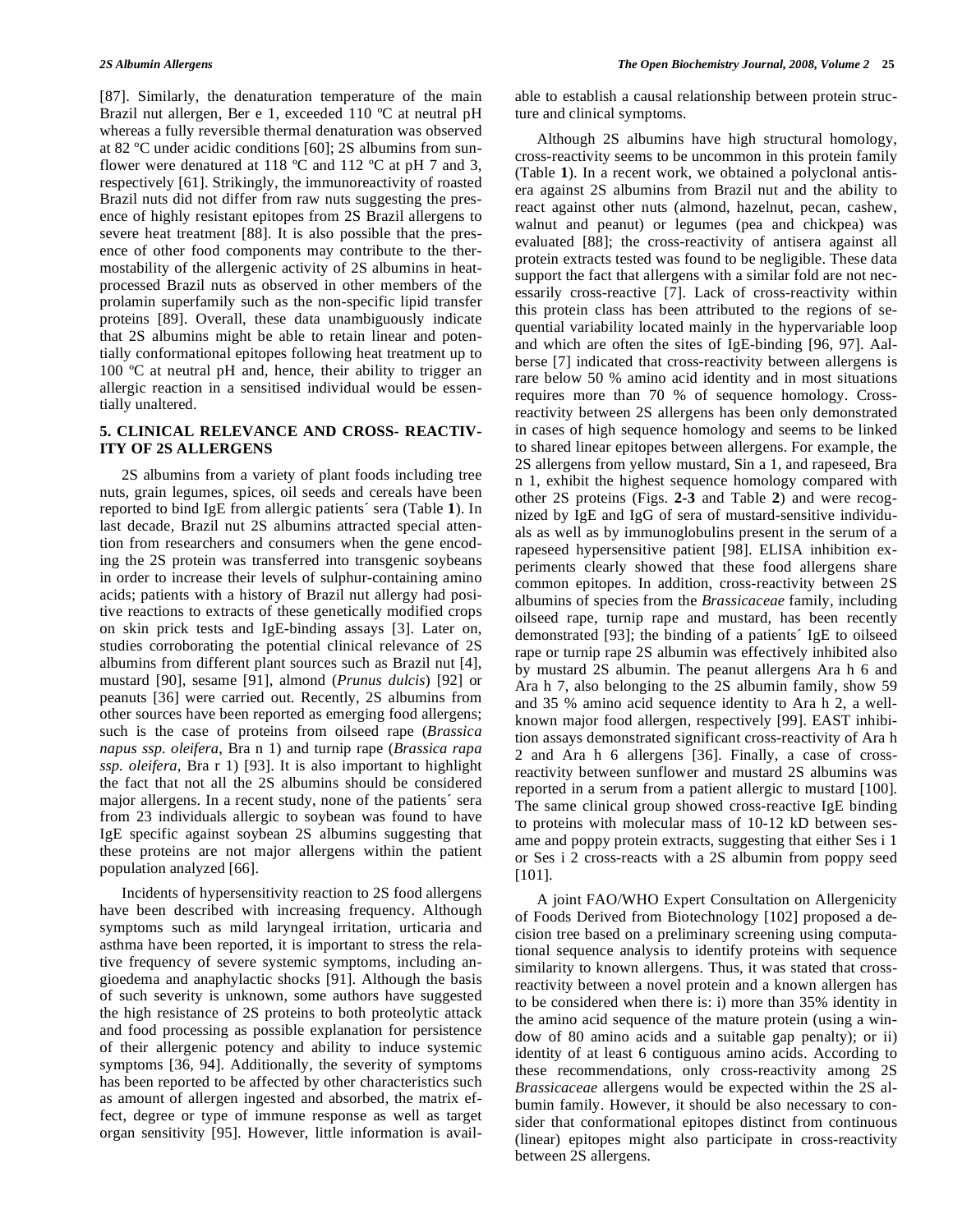#### **6. FINAL REMARKS**

 The knowledge of common structural and physicochemical features of inherently allergenic protein families such as the 2S albumin could help to gain insight into the molecular basis of allergenicity, as well as to predict the potential allergenicity of novel and genetically modified foods. Extensive structural studies performed on 2S albumins have revealed that their compact and rigid structure dominated by a wellconserved skeleton of cysteine residues is responsible for their stability to the harsh conditions of the GIT. However, further epitope mapping studies, mainly focused on the characterization of conformational epitopes, are required to gain knowledge into their allergenic nature. Moreover, other environmental factors, such as the impact of food matrix or food processing on the 2S albumins structure, need to be investigated and correlated to their clinical response for better understanding of their route of exposure to the immune system.

#### **ACKNOWLEDGEMENTS**

 A.C. acknowledges receipt of a Ramon and Cajal contract from the Spanish Ministry of Education. This work was supported by projects ALIBIRD S-0505/AGR/000153 (Comunidad de Madrid) and Consolider CSD2007-00063 INGENIO 2010 (Ministerio de Educación y Ciencia).

#### **REFERENCES**

- [1] Youle, R.J.; Huang, A.H.C. *Am*. *J*. *Bot*., **1981**, *68*, 44.
- [2] Agizzio, A.P.; Da.; Cunha, M.; Carvalho, A.O.; Oliveira, M.A.; Ribeiro, S.F.F.; Gomes, V. *Plant Sci*., **2006**, *171*, 515.
- [3] Nordlee, J.A.; Taylor, S.L.; Townsend, J.A.; Thomas, L.A.; Bush, R.K. *New Engl*. *J*. *Med*., **1996**, *334*, 688.
- [4] Pastorello, E.A.; Farioli, L.; Pravettoni, V.; Ispano, M.; Conti, A.; Ansaloni, R.; Rotondo, F.; Incorvaia, C.; Bengtsson, A.; Rivolta, F.; Trambaioli, C.; Previdi, M.; Ortolani, C. J. *Allergy Clin*. *Immunol*., **1998**, *102*, 1021.
- [5] Monsalve, R. I.; Villalba, M.; Rico, M.; Shewry, P. R., Rodriguez, R. In *Plant Food Allergens*.; Mills, Shewry, Eds.; Blackwell Publishing: Oxford, **2004**; pp. 42-56.
- [6] Sathe, S. K.; Kshirsagar, H. H.; Roux, K. H. *J*. *Food Sci*., **2005**, *70*, R93.
- [7] Aalberse, R.C. *J*. *Allergy Clin*. *Immunol*., **2000**, *106*, 228.
- [8] Breiteneder, H.; Ebner, C. J. *Allergy Clin*. *Immunol*., **2000**, *106*, 27. Shewry, P.R.; Beaudoin, F.; Jenkins, J.A.; Griffiths-Jones, S.;
- Mills, E.N.C. *Biochem*. *Soc*. *Trans*., **2002**, *30*, 906. [10] Mills, E.N.C.; Madsen, C.; Shewry, P.R.; Wicher, H.J. *Trends*
- *Food Sci*. *Technol*., **2003**, *14*, 145. [11] Kreis, M.; Forde, B.G.; Rahman, S.; Miflin, B.J.; Shewry, P.R. *J*.
- *Mol*. *Biol*., **1985**, *183*, 499. [12] Murzin, A.G.; Brenner, S.E.; Hubbard, T.; Chothia, C. *J*. *Mol*.
- *Biol*., **1995**, *247*, 536.
- [13] Mills, E.N.C.; Jenkins, J.A.; Shewry, P.R. In *Plant Food Allergens*; Mills, Shewry, Eds.; Blackwell Publishing: Oxford, **2004**; pp. 158- 170.
- [14] Shewry, P.R.; Napier, J.A.; Tatham, A.S. *Plant Cell*, **1995**, *7*, 945.
- [15] Kortt, A.A.; Caldwell, J.B. *Phytochemistry*, **1990**, *29*, 2805.
- [16] Kortt, A.A.; Caldwell, J.B.; Lilley, G.G.; Higgins, T.J. *Eur*. *J*. *Biochem*., **1991**, *195*, 329.
- [17] Higgins, T.J.V.; Chandler, P.M.; Randall, P.J.; Spencer, D.; Beach, L.R.; Blagrove, R.J.; Kortt, A.A.; Inglis, A.S. *J*. *Biol*. *Chem*., **1986**, *261*, 11124.
- [18] Ampe, C.; Van Damme, J.; de Castro, L.A.B.; Sampaio, M.J.A.M.; Van Montagu, M.; Vandekerckhove, J. *Eur*. *J*. *Biochem*., **1986**, *159*, 597.
- [19] Moreno, F.J.; Jenkins, J.A.; Mellon, F.A.; Rigby, N.M.; Robertson, J.A.; Wellner, N.; Mills, E.N.C. *Biochim*. *Biophys*. *Acta*, **2004**, *1698*, 175.
- [20] Monsalve, R.I.; Menendez-Arias, L.; Lopez-Otin, C.; Rodriguez, R. *FEBS Lett*., **1990**, *263*, 209.
- [21] Monsalve, R.I.; Lopez-Otin, C.; Villalba, M.; Rodríguez, R. *FEBS Lett*., **1991,** *295*, 207.
- [22] Muren, E.; Ek, B.; Rask, L. *Eur*. *J*. *Biochem*.*,* **1995**, *227*, 316.
- [23] Gehrig, P.M.; Krzyzaniak, A.; Barciszewski, J.; Biemann, K. *Proc*. *Natl*. *Acad*. *Sci*. *USA*, **1996**, *93*, 3647.
- [24] da Silva, J.G.; Machado, O.L.T.; Izumi, C.; Padovan, J.C.; Chait, B.T.; Mirza, U.A.; Greene, L.J. *Arch*. *Biochem*. *Biophys*., **1996**, *336*, 10.
- [25] Moreno, F.J.; Maldonado, B.M.; Wellner, N.; Mills, E.N.C. *Biochim*. *Biophys*. *Acta*, **2005**, *1752*, 142.
- [26] Rini, J.M.; Hofmann, T.; Carver, J.P. *Biochem*. *Cell Biol*., **1987**, *65*, 338.
- [27] Menendez-Arias, L.; Monsalve, R.I.; Gavilanes, J.G.; Rodriguez, R. *Int*. *J*. *Biochem*., **1987**, *19*, 899.
- [28] Schwenke, K.D.; Drescher, B.; Zirwer, D.; Raab, B. *Biochem*. *Physiol*. *Pflanz*., **1988**, *183*, 219.
- [29] Muren, E.; Ek, B.; Bjork, I.; Rask, L. *Eur*. *J*. *Biochem*., **1996**, *242*, 214.
- [30] Schmidt, I.; Renard, D.; Rondeau, D.; Richomme, P.; Popineau, Y.; Axelos, M.A.V. *J*. *Agric*. *Food Chem*., **2004,** *52*, 5995.
- [31] Monsalve, R.I.; Menendez-Arias, L.; Gonzalez de la Pena, M.A.; Batanero, E.; Villalba, M.; Rodriguez, R. *J*. *Exp*. *Bot*., **1994**, *45*, 1169.
- [32] Pandya, M.J.; Sessions, R.B.; Williams, P.B.; Dempsey, C.E.; Tatham, A.S.; Shewry, P.R.; Clarke, A.R. *Proteins*, **2000**, *38*, 341.
- [33] Burnett, G.R.; Rigby, N.M.; Mills, E.N.C.; Belton, P.S.; Fido, R.J.; Tatham, A.S.; Shewry, P.R. *J*. *Colloid Interface Sci*., **2002**, *247*, 177.
- [34] Murtagh, G.J.; Archer, D.B.; Dumoulin, M.; Ridout, S.; Matthews, S.; Arshad, S.H.; Alcocer, M.J. *Clin*. *Exp*. *Allergy*, **2003**, *33*, 1147.
- [35] Lehmann, K.; Hoffmann, S.; Neudecker, P.; Suhr, M.; Becker, W.M.; Rosch, P. *Protein Expression Purif*., **2003**, *31*, 250.
- [36] Lehmann, K.; Schweimer, K.; Reese, G.; Randow, S.; Suhr, M.; Becker, W.M.; Vieths, S.; Roesch, P. *Biochem*. *J*., **2006**, *395*, 463.
- [37] Lin, J.; Fido, R.; Shewry, P.; Archer, D.B.; Alcocer, M.J.C. *Biochim*. *Biophys*. *Acta*, **2004**, *1698*, 203.
- [38] Jyothi, T.C.; Sinha, S.; Singh, S.A.; Surolia, A.; Appu Rao, A.G. *Biochim*. *Biophys*. *Acta*, **2007**, *1774*, 907.
- [39] Rico, M.; Bruix, M.; Gonzalez, C.; Monsalve, R.I.; Rodríguez, R. *Biochemistry*, **1996**, *35*, 15672.
- [40] Lehmann, K.; Schweimer, K.; Neudecker, P.; Rosch, P. *J*. *Biomol*. *NMR*, **2004**, *29*, 93.
- [41] Tengel, T.; Alcocer, M.J.C.; Schleucher, J.; Larsson, G. *J*. *Biomol*. *NMR*, **2005**, *32*, 336.
- [42] Pantoja-Uceda, D.; Bruix, M.; Gimenez-Gallego, G.; Rico, M.; Santoro, J. *Biochemistry*, **2003**, *42*, 13839.
- [43] Pantoja-Uceda, D.; Palomares, O.; Bruix, M.; Villalba, M.; Rodriguez, R.; Rico, M.; Santoro, J. *Biochemistry*, **2004**, *43*, 16036.
- [44] Pantoja-Uceda, D.; Shewry, P.R.; Bruix, M.; Tatham, A.S.; Santoro, J.; Rico, M. *Biochemistry*, **2004**, *43*, 6976.
- [45] Alcocer, M.J.C.; Murtagh, G.J.; Bailey, K.; Dumoulin, M.; Meseguer, A.S.; Parker, M.J.; Archer, D.B. *J*. *Mol*. *Biol*., **2002**, *324*, 165.
- [46] Barre, A.; Borges, J.P.; Culerrier, R.; Rouge, P. *Immunol*. *Lett*.*,* **2005**, *100*, 153.
- [47] Gincel, E.; Simorre, J.P.; Caille, A.; Marion, D.; Ptak, M.; Vovelle, F. *Eur*. *J*. *Biochem*., **1994**, *226*, 413.
- [48] Strobl, S.; Muhlhahn, P.; Bernstein, R.; Wiltscheck, R.; Maskos, K.; Wunderlich, M.; Huber, R.; Glockshuber, R.; Holak, T.A. *Biochemistry*, **1995**, *34*, 8281.
- [49] Jose-Estanyol, M.; Gomis-Ruth, F.X.; Puigdomenech, P. *Plant*. *Physiol*. *Biochem*., **2004**, *42*, 355.
- [50] Menendez-Arias, L.; Dominguez, J.; Moneo, I.; Rodriguez, R. *Mol*. *Immunol*., **1990**, *27*, 143.
- [51] Monsalve, R.I.; Gonzalez de la Pena, M.A.; Menendez-Arias, L.; Lopez-Otin, C.; Villalba, M.; Rodriguez, R. *Biochem*. *J*., **1993**, *293*, 625.
- [52] Robotham, J.M.; Teuber, S.S.; Sathe, S.K.; Roux, K.H. *J*. *Allergy Clin*. *Immunol*., **2002**, *109*, 143.
- [53] Wolff, N.; Yannai, S.; Karin, N.; Levy, Y.; Reifen, R.; Dalai, I.; Cogan, U. *J. Allergy Clin*. *Immunol*., **2004**, *114*, 1151.
- [54] Stanley, J.S.; King, N.; Burks, A.W.; Huang, S.K.; Sampson, H.; Cockrell, G.; Helm, R.M.; West, C.M.; Bannon, G.A. *Arch*. *Biochem*. *Biophys*., **1997**, *342*, 244.
- [55] Shreffler, W.G.; Lencer, D.A.; Bardina, L.; Sampson, H.A. *J*. *Allergy Clin*. *Immunol*., **2005**, *116*, 893.
- [56] Stickler, M.; Mucha, J.; Estell, D.; Power, S.; Harding, F. *Environ*. *Health Persp*., **2003**, *111*, 251.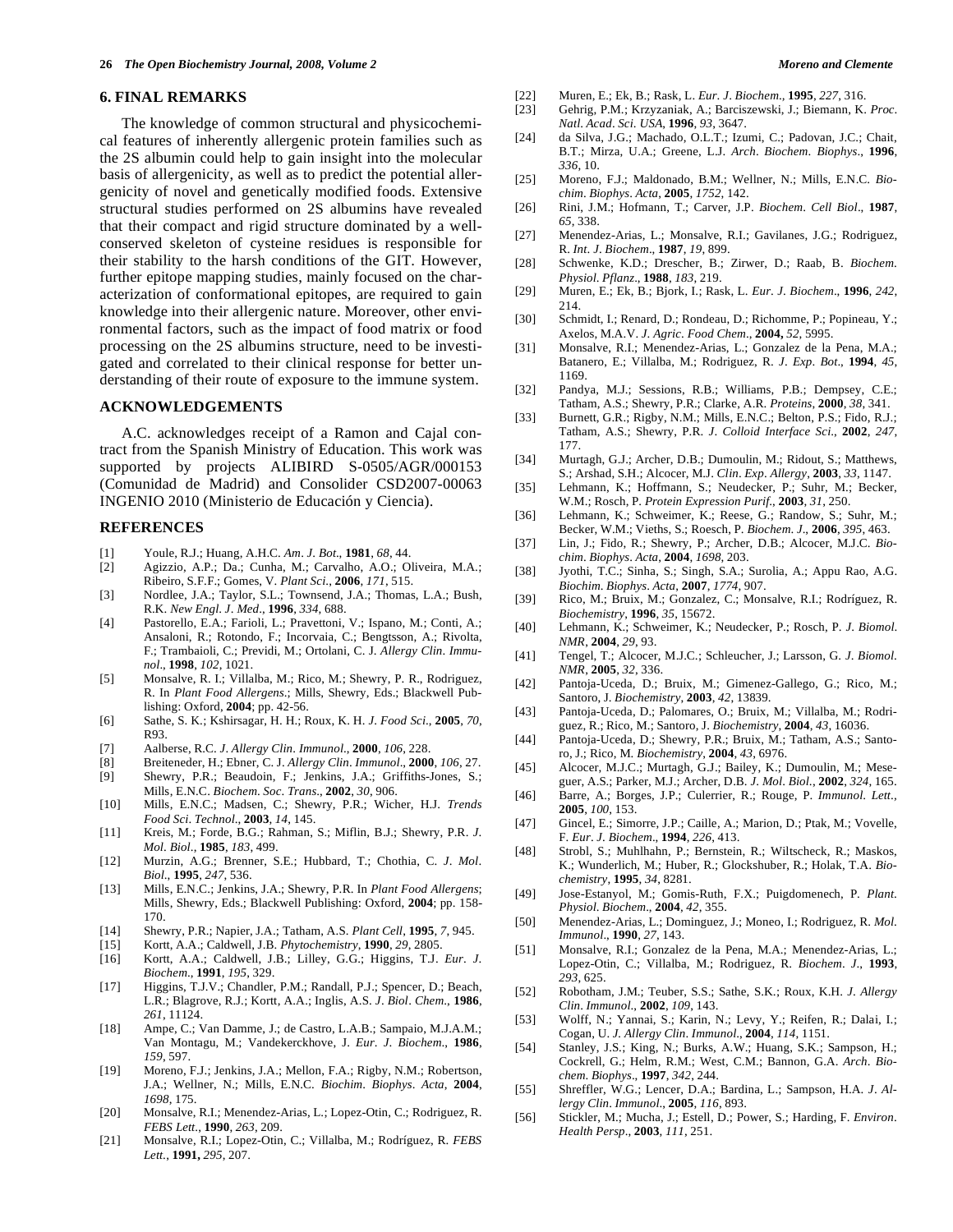- [57] Alcocer, M.J.C.; Murtagh, G.J.; Wilson, P.B.; Progias, P.; Lin, J.; Archer, D.B. *J*. *Mol*. *Biol*., **2004**, *343*, 759.
- [58] Robotham, J.M.; Wang, F.; Seamon, V.; Teuber, S.S.; Sathe, S.K.; Sampson, H.A.; Beyer, K.; Seavy, M.; Roux, K.H. *J*. *Allergy Clin*. *Immunol*., **2005**, *115*, 1284.
- [59] Huby, R.D.J.; Dearman, R.J.; Kimber, I. *Toxicol*. *Sci*., **2000**, 55, 235.
- [60] Koppelman, S.J.; Nieuwenhuizen, W.F.; Gaspari, M.; Knippels, L.M.J.; Penninks, A.H.; Knol, E.F.; Hefle, S.L.; de Jongh, H.H.J. *J*. *Agric*. *Food Chem*., **2005**, *53*, 123.
- [61] Gonzalez-Perez, S.; Vereijken, J.M.; van Koningsveld, G.A.; Gruppen, H.; Voragen, A.G.J. *J*. *Food Sci*., **2005**, 70, C98.
- [62] Astwood, J.D.; Leach, J.N.; Fuchs, R.L. *Nat*. *Biotechnol*., **1996**, *14*, 1269.
- [63] Tanaka, K.; Matsumoto, K.; Akasawa, A.; Nakajima, T.; Nagasu, T.; Iikura, Y.; Saito, H. *Int*. *Arch*. *Allergy Immunol*., **2002**, *129*, 49.
- [64] Suhr, M.; Wicklein, D.; Lepp, U.; Becker, W.M. *Mol*. *Nutr*. *Food Res*., **2004**, *48*, 390.
- [65] Moreno, F.J.; Mellon, F.A.; Wickham, M.S.J.; Bottrill, A.R.; Mills, E.N.C. *FEBS J.*, **2005**, *272*, 341.
- [66] Lin, J.; Shewry, P.R.; Archer, D.B.; Beyer, K.; Niggemann, B.; Haas, H.; Wilson, P.; Alcocer, M.J.C. *Int*. *Arch*. *Allergy Immunol*., **2006**, *141*, 91.
- [67] Sen, M.; Kopper, R.; Pons, L.; Abraham, E.C.; Burks, A.W.; Bannon, G.A. *J*. *Immunol*., **2002**, *169*, 882.
- [68] Herman, R.A.; Woolhiser, M.M.; Ladics, G.S.; Korjagin, V.A.; Schafer, B.W.; Storer, N.P.; Green, S.B.; Kan, L. *Int*. *J*. *Food Sci*. *Nutr*., **2007**, *58*, 125.
- [69] Moreno, F.J.; Rubio, L.A.; Olano, A.; Clemente, A. *J*. *Agric*. *Food Chem*., **2006**, *54*, 8631.
- [70] Mouecoucou, J.; Villaume, C.; Sanchez, C.; Mejean, L. *Food Res*. *Int*., **2004**, *37*, 777.
- [71] Gueguen, J.; Popineau, Y.; Anisimova, I.N.; Fido, R.J.; Shewry, P.R.; Tatham, A.S. *J*. *Agric*. *Food Chem*., **1996**, *44*, 1184.
- [72] Burnett, G.R.; Wickham, M.; Fillery-Travis, A.; Robertson, J.A.; Belton, P.S.; Gilbert, S.M.; Tatham, A.S.; Shewry, P.R.; Mills, E.N.C. *Biochem*. *Soc*. *Trans*., 2002, *30*, 916.
- [73] Oñaderra, M.; Monsalve, R.I.; Mancheno, J.M.; Villalba, M.; Delpozo, A.M.; Gavilanes, J.G.; Rodriguez, R. *Eur*. *J*. *Biochem*., **1994**, *225*, 609.
- [74] Teuber, S.S. *Ann*. *NY Acad*. *Sci*., **2002**, *964*, 111.
- [75] Lehrer, S.B.; Ayuso, R.; Reese, G. *Ann*. *NY Acad*. *Sci*., **2002**, *964*, 69.
- [76] van Wijk, F.; Nierkens, S.; Hassing, I.; Feijen, M.; Koppelman, S.J.; de Jong, G.A.H.; Pieters, R.; Knippels, L.M.J. *Toxicol*. *Sci*., **2005**, *86*, 333.
- [77] Dearman, R.J.; Alcocer, M.J.C.; Kimber, I. *Clin*. *Exp*. *Allergy*, **2007**, *37*, 582.
- [78] Pandya, M.J.; Williams, P.B.; Dempsey, C.E.; Shewry, P.R.; Clarke, A.R. *J*. *Biol*. *Chem*., **1999**, *274*, 26828.
- [79] Mills, E.N.C.; Sancho, A.I.; Moreno, J.; Kostyra, H. In *Managing allergens in food*; Mills, Wichers, Hoffmann-Sommergruber, Eds.; Woodhead Publishing Ltd: Cambridge, **2006**; pp. 117-133.
- [80] Pace, C.N.; Grimsley, G.R.; Thomson, J.A.; Barnett, B.J. *J*. *Biol*. *Chem*., **1988**, *263*, 11820.
- [81] Matsumura, M.; Signor, G.; Matthews, B.W. *Nature*, **1989**, *342*, 291.
- [82] Fersht, A.R.; Serrano, L. *Curr*. *Opin*. *Struct*. *Biol*., **1993**, 3, 75.
- [83] Clemente, A.; Vioque, J.; Sanchez-Vioque, R.; Pedroche, J.; Bautista, J.; Millan, F. *J*. *Sci*. *Food Agric*., **2000**, *80*, 79.
- [84] Clemente, A.; Domoney, C. *Curr*. *Protein Pept*. *Sci*., **2006**, *7*, 201.
- [85] Clemente, A.; Jimenez, E.; Marin-Manzano, M.C.; Rubio, L.A. *J*. *Sci*. *Food Agric*., **2008**, *88*, 513.
- [86] Jyothi, T.C.; Singh, S.A.; Rao, A.G.A. *J*. *Agric*. *Food Chem*., **2007**, *55*, 4229.
- [87] Krzyzaniak, A.; Burova, T.; Haertle, T.; Barciszewski, J. *Nahrung*, **1998**, *42*, 201.
- [88] Clemente, A.; Chambers, S.J.; Lodi, F.; Nicoletti, C.; Brett, G.M. *Food Control,* **2004**, *15*, 65.
- [89] Sancho, A.I.; Rigby, N.M.; Zuidmeer, L.; Asero, R.; Misterio, G.; Amato, S.; Gonzalez-Mancebo, E.; Fernandez-Rivas, M.; Ree, R.; Mills, E.N.C. *Allergy*, **2005**, *60*, 1262.
- [90] Rance, F.; Dutau, G.; Abbal, M. *Allergy*, **2000**, *55*, 496.
- [91] Pastorello, E.A.; Varin, E.; Farioli, L.; Pravettoni, V.; Ortolani, C.; Trambaioli, C.; Fortunato, D.; Giuffrida, M.G.; Rivolta, F.; Robino,

#### *2S Albumin Allergens The Open Biochemistry Journal, 2008, Volume 2* **27**

A.; Calamari, A.M.; Lacava, L.; Conti, A. *J*. *Chromatogr*. *B Analyt*. *Technol*. *Biomed*. *Life Sci*., **2001**, *756*, 85.

- [92] Poltronieri, P.; Cappello, M.S.; Dohmae, N.; Conti, A.; Fortunato, D.; Pastorello, E.A.; Ortolani, C.; Zacheo, G. *Int*. *Arch*. *Allergy Immunol*., **2002**, *128*, 97.
- [93] Puumalainen, T.J.; Poikonen, S.; Kotovuori, A.; Vaali, K.; Kalkkinen, N.; Reunala, T.; Turjanmaa, K.; Palosuo, T. *J*. *Allergy Clin*. *Immunol*., **2006**, *117*, 426.
- [94] Akkerdaas, J.H.; Wensing, M.; Asero, R.; Rivas, M.F.; Knulst, A.C.; Bolhaar, S.; Hefle, S.L.; Aalberse, R.C.; van Ree, R. *Int*. *Arch*. *Allergy Immunol*., **2005,** *138*, 203.
- [95] Simons, A.; Frew, I.; Ansotegui, B.; Bochner, D.; Golden, F.; Finkelman, D.; Leung, D.Y.M.; Lotvall, J.; Marone, G.; Metcalfe, D.D.; Muller, U.; Rosenwasser, L.J.; Sampson, H.A.; Schwartz, L.B.; van Hage, M.; Walls, A.F. *J*. *Allergy Clin*. *Immunol*., **2007**, 120, S2.
- [96] Monsalve, R.I.; Villalba, M.; Rodriguez, R. *Internet Symp*. *Food Allergens,* **2001**, *3*, 57.
- [97] Jenkins, J.A.; Griffiths-Jones, S.; Shewry, P.R.; Breiteneder, H.; Mills, E.N.C. *J. Allergy Clin*. *Immunol*., **2005**, *115*, 163.
- [98] Monsalve, R.I.; Gonzalez de la Pena, M.A.; Lopez-Otin, C.; Fiandor, A.; Fernandez, C.; Villalba, M.; Rodríguez, R. *Clin*. *Exp*. *Allergy*, **1997**, *27*, 833.
- [99] Kleber-Janke, T.; Crameri, R.; Appenzeller, U.; Schlaak, M.; Becker, W.M. *Int*. *Arch*. *Allergy Immunol*., **1999**, *119*, 265.
- [100] Asero, R.; Mistrello, G.; Roncarolo, D.; Amato, S. *Allergy*, **2002**, *57*, 61.
- [101] Asero, R.; Mistrello, G.; Roncarolo, D.; Antoniotti, P.L.; Falagiani, P. *Allergy*, **1999**, *54*, 526.
- [102] FAO/WHO. Evaluation of allergenicity of genetically modified food; Report of a joint FAO/WHO expert consultation on allergenicity of foods derived from biotechnology; Food and Agriculture Organization of the United Nations (FAO): Rome, Italy; 2001.
- [103] Teuber, S.S.; Sathe, S.K.; Peterson, W.R.; Roux, K.H. *J*. *Agric*. *Food Chem*., **2002**, *50*, 6543.
- [104] Burks, A.W.; Williams, L.W.; Connaughton, C.; Cockrell, G.; O'Brien, T.; Helm, R.M. *J*. *Allergy Clin*. *Immunol*., **1992**, *96*, 1715.
- [105] Viquez, O.M.; Summer, C.G.; Dodo, H.W. *J*. *Allergy Clin*. *Immunol*., **2001**, *107*, 713.
- [106] Chatel, J.M.; Bernard, H.; Orson, F.M. *Int*. *Arch*. *Allergy Immunol*., **2003,** *131*, 14.
- [107] Yan, Y.S.; Lin, X.D.; Zhang, Y.S.; Wang, L.; Wu, K.; Huang, S.Z. *Plant Sci*., **2005**, *69*, 439.
- [108] Gonzalez de la Pena, M.A.; Menendez-Arias, L.; Monsalve, R.I.; Rodriguez, R. *Int*. *Arch*. *Allergy Appl*. *Immunol*., **1991**, *96*, 263.
- [109] Palomares, O.; Monsalve, R.I.; Rodriguez, R.; Villalba, M. *Eur*. *J*. *Biochem*., **2002**, *269*, 2538.
- [110] Ericson, M.L.; Rodin, J.; Lenman, M.; Glimelius, K.; Josefsson, L.G.; Rask, L. *J*. *Biol*. *Chem*., **1986**, *261*, 14576.
- [111] Dasgupta, J.; Dasgupta, S.; Ghosh, S.; Roy, B.; Mandal, R.K. *Indian J*. *Biochem*. *Biophys*., **1995**, *32*, 378.
- [112] Hu, Y.; Chen, Z.; Tang, M.; Ni, T.; Wang, J.; Lin, Z. **2003**, National Center for Biotechnology Information, US National Library of Medicine. Direct Submission to NCBI. PMID: AAO32314.
- [113] Singh, D.K.; Rao, A.S.; Singh, R.; Jambunathan, R. *J*. *Sci*. *Food Agric*., **1988**, *43*, 373.
- [114] Vioque, J.; Sanchez-Vioque, R.; Clemente, A.; Pedroche, J.; Bautista, J.; Millan, F. *J*. *Agric*. *Food Chem*., **1999**, *47*, 1405.
- [115] Nagata, Y.; Fujino, K.; Hashiguchi, S.; Hirai, T.; Ito, Y.; Takahashi, Y.; Maeda, K.; Sugimura, K. **2001**, Submitted (FEB-2001) to the EMBL/GenBank/DDBJ databases.
- [116] Matsumoto, R.; Fujino, K.; Nagata, Y.; Hashiguchi, S.; Ito, Y.; Aihara, Y.; Takahashi, Y.; Maeda, K.; Sugimura, K. *Allergy*, **2004**, *59*, 533.
- [117] Park, J.W.; Kang, D.B.; Kim, C.W.; Ko, S.H.; Yum, H.Y.; Kim, K.E.; Hong, C.S. *Allergy*, **2000**, *55*, 1035.
- [118] Yoshimasu, M.A.; Zhang, J.W.; Hayakawa, S.; Mine, Y. Int. Arch. *Allergy Immunol*., **2000**, *132*, 130.
- [119] Koyano, S.; Takagi, K.; Teshima, R.; Sawada, J. *Int*. *Arch*. *Allergy Immunol*., **2006**, *140*, 73.
- [120] Herian, A.M.; Taylor, S.L.; Bush, R.K. *Int*. *Arch*. *Allergy Appl*. *Immunol*., **1990**, *92*, 193.
- [121] Ogawa, T.; Bando, N.; Tsuji, H.; Okajima, H.; Nishikawa, K.; Sasaoka, K. *J*. *Nutr*. *Sci*. *Vitaminol*. *(Tokyo)*, **1991**, *37*, 555.
- [122] Gu, X.; Beardslee, T.; Zeece, M.; Sarath, G.; Markwell, J. *Int*. *Arch*. *Allergy Immunol*., **2001**, *126*, 218.